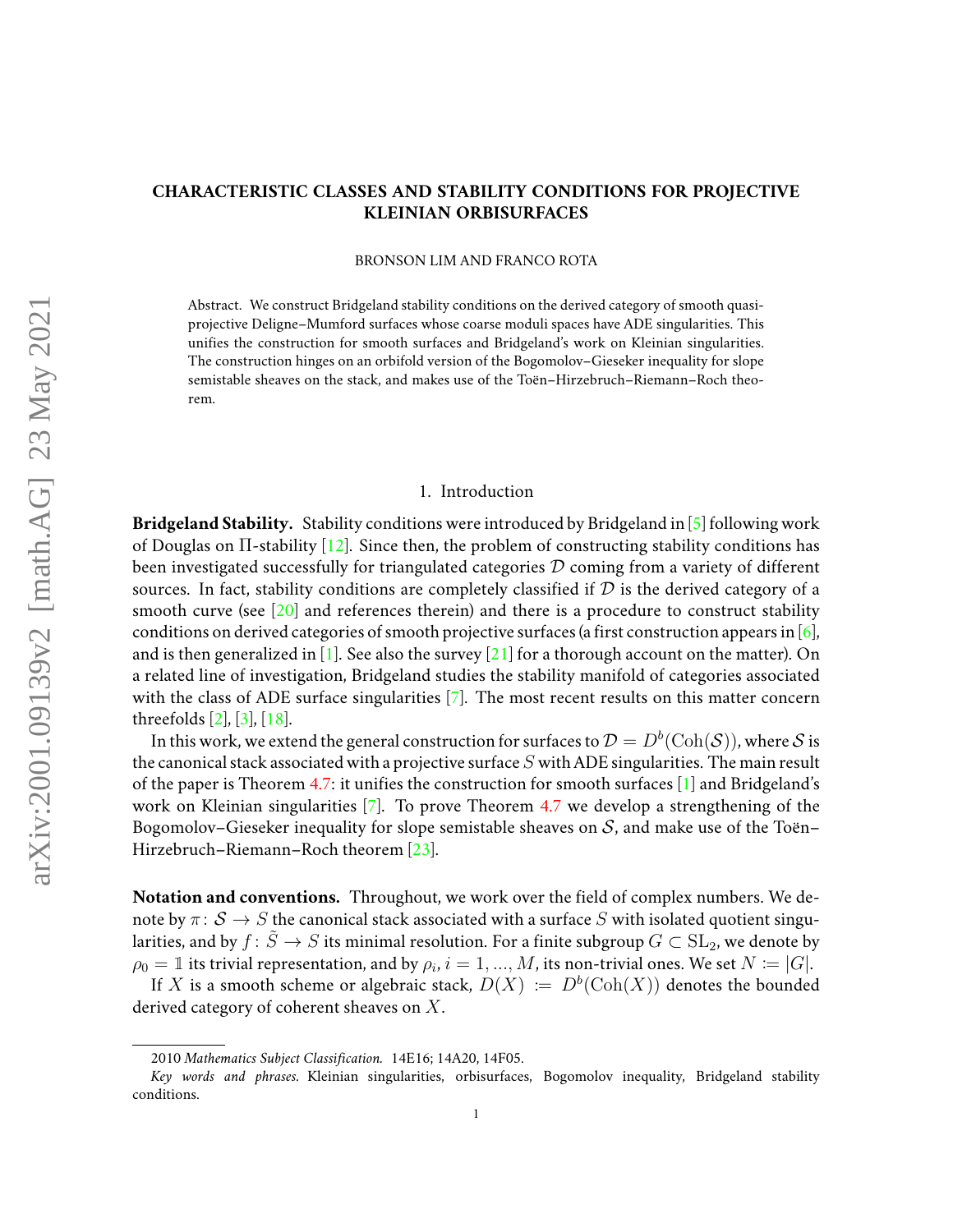#### 2 B. LIM AND F. ROTA

**Summary of results.** Let  $S$  be the canonical stack associated to a projective surface  $S$  with a unique Kleinian singularity, and denote by  $\tilde{S}$  its minimal resolution. Let  $\iota: BG \to S$  be the associated residual gerbe. If H is an ample divisor on S, we define the slope of a sheaf E on S:

$$
\mu(E) = \frac{H \cdot \mathrm{ch}_1(E)}{\mathrm{rk}(E)},
$$

and its discriminant  $\Delta(E)\coloneqq \ch_1(E)^2-2\ch_0(E)\ch_2(E)$  (the Chern classes are the ones introduced in  $[27]$ ). Tilting with respect to slope, we construct a heart of a bounded t-structure  $\mathrm{Coh}^b(\mathcal{S})$ , for  $b \in \mathbb{R}$ .

To define a suitable central charge, we need to take into account the orbifold cohomology of  $\mathcal{S}.$  We have  $[\mathbf{L} \, \iota^* E] = \sum_{i=0}^M a_i \rho_i,$  and define the  $\sigma$ rbifold Chern character of  $E$  as

$$
ch_{orb}(E) = (ch(E), a_0, ..., a_M).
$$

Toën's version of the Riemann Roch theorem (Theorem [2.9\)](#page-5-0) involves a function

$$
\delta(E) = \sum_i a_i T_i
$$

where the  $T_i$  are rational coefficients that depend on G. For  $w \in \mathbb{C}$  and  $\gamma \in \mathbb{R}$ , let  $Z_{w,\gamma}$  be the function

$$
Z_{w,\gamma}(E) = Z(\text{ch}_{orb}(E)) = -\text{ch}_2(E) + w \text{ ch}_0(E) + \gamma \cdot \delta(E) + iH \cdot \text{ch}_1(E).
$$

The main result of the paper is Theorem [4.7:](#page-12-0)

**Theorem 1.1.** Let  $N \coloneqq |G|$ , and choose parameters  $\gamma \in (0, \frac{1}{N-1})$  $\frac{1}{N-1}$ ) and  $w \in \mathbb{C}$  such that:

*(i)* Re  $w > -\frac{(\text{Im } w)^2}{H^2} + (2+\gamma)D - (1+\gamma)^2;$ *(ii)* Re  $w > \frac{1}{2}$  $\frac{(\text{Im } w)^2}{H^2} - \gamma(D - \frac{N-1}{N})$  $\frac{(-1)}{N}$  > 0.

*Then, the pair*  $(Z_{w,\gamma}, \mathrm{Coh}^{-\mathrm{Im}\,w}(\mathcal{S}))$  *is a stability condition on*  $\mathcal{D}$ *.* 

The proof hinges on a Bogomolov–Gieseker type inequality involving the *orbifold discriminant*: this is defined through the McKay equivalence  $\Phi: \mathcal{D} \overset{\sim}{\to} D^b(\mathrm{Coh}(\tilde{S}))$  [\[8\]](#page-20-7), as the form

$$
\Delta_{orb}(E) \coloneqq \Delta(\Phi(E)).
$$

We obtain Theorem [3.1,](#page-7-0) which strengthens the usual Bogomolov–Gieseker inequality.

**Theorem 1.2.** *Let E be a*  $\mu$ *H*-semistable sheaf on *S*. *Then*,  $\Delta_{orb}(E) \geq 0$ *.* 

The form  $\Delta_{orb}$  also plays a crucial role in proving the support property, as it turns out to be negative definite on the kernel of  $Z_{w,\gamma}$  (Lemma [4.14\)](#page-14-0).

In Section [5](#page-18-0) we study wall-crossing for objects of class  $[O_x]$ , where  $x \in S$  is a closed point with trivial stabilizer. As a result, we find stability conditions  $\sigma$  and  $\sigma_0$  such that the corresponding moduli spaces coincide with S and S, respectively, and that the wall-crossing morphism

$$
M_{\sigma_0}([\mathcal{O}_x]) \to M_{\sigma}([\mathcal{O}_x])
$$

is exactly the minimal resolution of  $S$  (Proposition [5.3\)](#page-19-0). Section [5.1](#page-19-1) further illustrates the relation between our construction, quiver stability  $[15]$ , and  $[7]$ .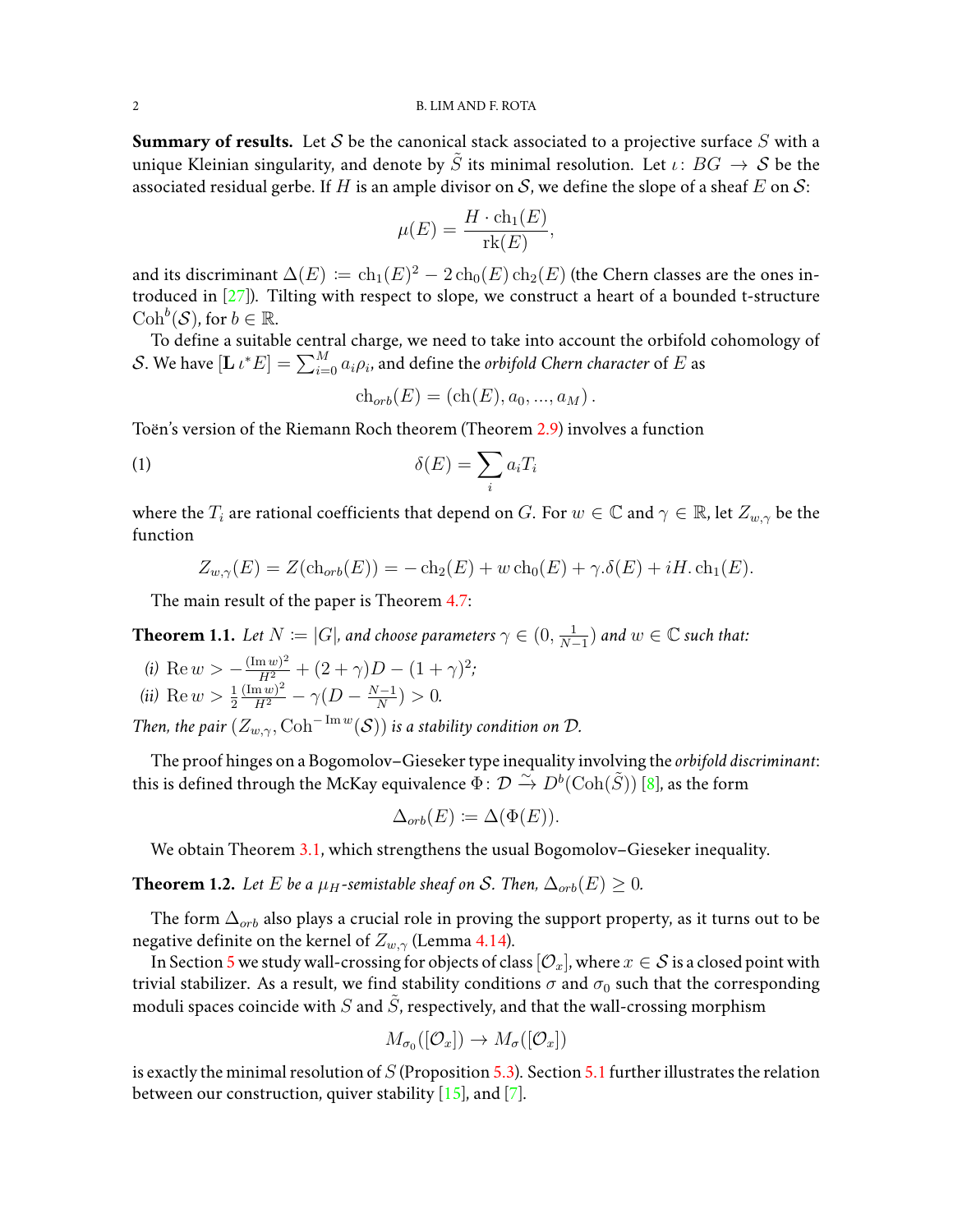*Remark* 1.3. In light of the equivalence  $\mathcal{D} \overset{\sim}{\to} D^b(\text{Coh}(\tilde{S}))$ , this work can be compared to some previous results on surfaces. In fact, it is closely related to  $[24]$ , where the authors construct stability conditions on smooth surfaces admitting a curve of negative self-intersection. Theorem [4.7](#page-12-0) overlaps with [\[24,](#page-21-5) Theorem 5.4] in the  $A_2$  singularity case.

The heart used in [\[24\]](#page-21-5) is constructed by tilting coherent sheaves twice (this construction also appears in  $[22]$ ), while working on the stack appears to be a more natural choice, as it only requires one tilt, in accordance with the expectation for surfaces.

Acknowledgements. We wish to thank Aaron Bertram and Michael Wemyss for the many fruitful conversations on this topic.

## 2. Preliminaries

## 2.1. **Kleinian orbisurfaces.**

**Definition 2.1.** An *orbisurface* is a smooth and proper Deligne-Mumford surface such that the stacky locus has codimension 2.

For any orbisurface S, and geometric point  $s \in S$ , there is an étale local chart near s:

$$
j_s\colon [U/\mathrm{st}(s)]\to \mathcal{S}
$$

where  $U\subset \mathbb{A}^2$  is open and  $\mathrm{st}(s)$  is the stabilizer group of  $s$  acting through  $\mathrm{GL}_2.$  The mapping  $j_s$  induces a closed embedding

$$
j_s \colon [*/\mathrm{st}(s)] \to \mathcal{S}
$$

called the *residual gerbe* at *s*. We denote by  $BG$  the quotient stack  $[*/G]$ .

An orbisurface is *Kleinian* if for each  $s \in S$ , the stabilizer group acts through  $SL_2$ . And an orbisurface is an  $A_{N-1}$ -orbisurface if it is Kleinian and the non-trivial stabilizer groups are cyclic of order N.

Let S be a surface with Kleinian singularities. Then there exists a Kleinian orbisurface  $S$  and a map  $\pi: \mathcal{S} \to S$  such that:

- the restriction  $S \setminus \pi^{-1}(\mathrm{Sing}(S)) \to S \setminus \mathrm{Sing}(S)$  is an isomorphism;
- $\pi$  is universal among all dominant, codimension preserving maps to S.

The stack  $S$  is called the *canonical stack* associated with the surface  $S$ , see [\[13\]](#page-20-9).

A line bundle on S is *ample* if it is the pullback of an ample line bundle on the coarse space  $S$ . An orbisurface is *projective* if the coarse moduli is projective.

**Example 2.2.** The weighted projective plane  $\mathbb{P}_{1,1,N}$  has canonical stack the stacky weighted projective plane

$$
\mathbf{P}_{1,1,N} = [(\mathbb{C}^3_{1,1,N} \setminus \{0\})/\mathbb{C}_m]
$$

where the subscript indicates the weights of the  $\mathbb{C}^*$ -action. That is,  $\lambda \in \mathbb{C}^*$  acts by  $\lambda(x, y, z) =$  $(\lambda x, \lambda y, \lambda^N z)$ . There is a unique stacky point where x and y are zero with residual gerbe  $B\mu_N$ . Thus the stacky weighted projective plane is a projective  $A_{N-1}$ -orbisurface.

**Example 2.3.** The local model for a surface with an  $A_{N-1}$  singularity is the hypersurface

$$
S = \{x^2 + y^2 + z^N = 0\}
$$

in  $\mathbb{C}^3$ . The canonical stack is the  $A_{N-1}$ -orbisurface

$$
\mathcal{S}=[\mathbb{C}^2/\mu_N]
$$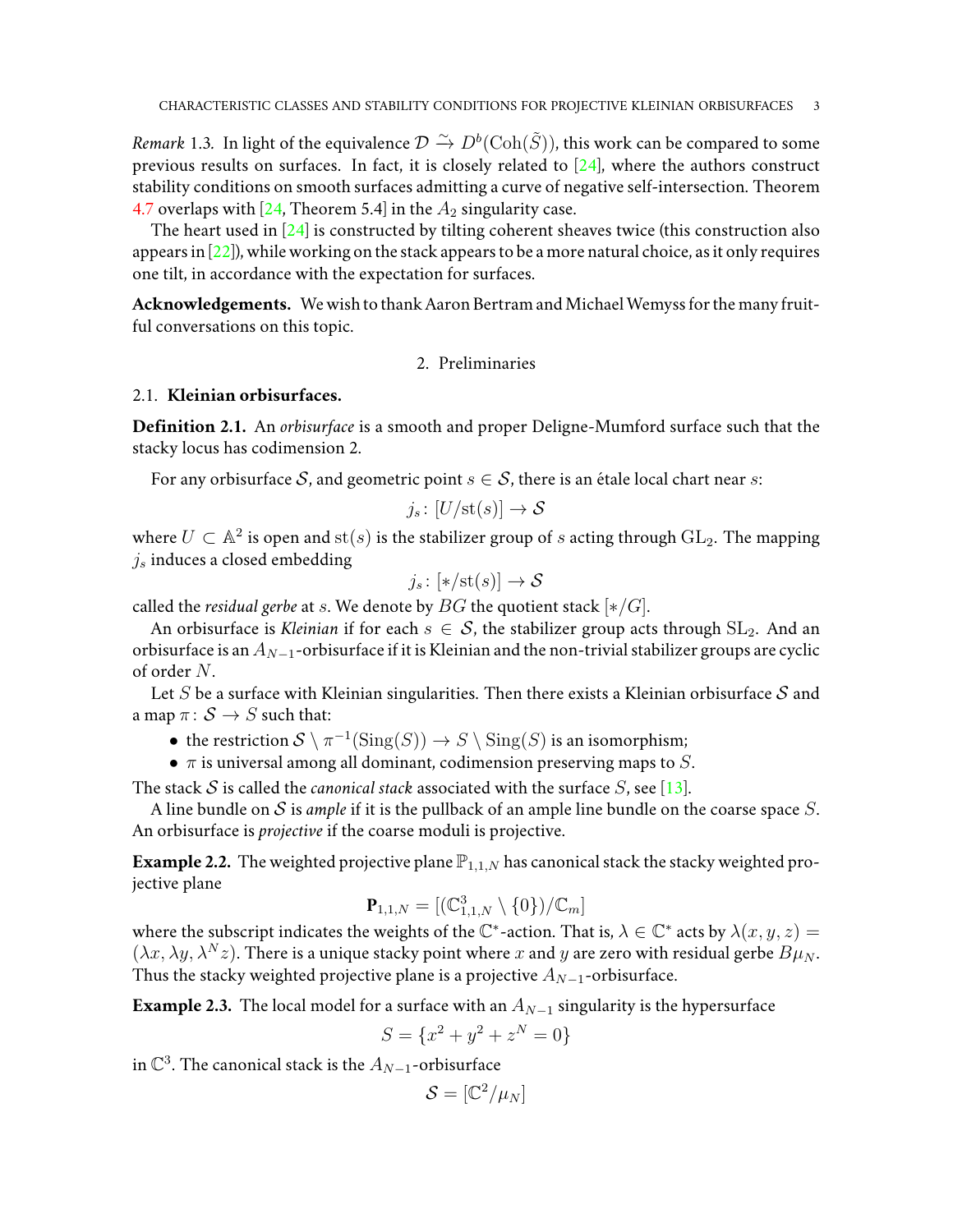where  $\lambda \in \mu_N$  acts via  $\lambda(u, v) = (\lambda u, \lambda^{-1} v)$ .

Although we are primarily interested in the case where there is a unique stacky point, the following example should be kept in mind.

**Example 2.4.** Let A be an Abelian surface and let  $\mu_2 = \langle -1 \rangle$  act on A via negation, i.e.  $-1 \cdot a =$  $-a$  for all  $a \in A$ . There are sixteen fixed points of this action. Thus the quotient stack  $[A/\mu_2]$  is an  $A_1$ -orbisurface with sixteen residual gerbes of type  $B\mu_2$ .

<span id="page-3-0"></span>2.2. **The derived McKay correspondence.** A Kleinian orbisurface  $S$  can be interpreted as a *stacky resolution of singularities* of its coarse moduli space S. The derived McKay correspondence [\[8\]](#page-20-7) exhibits an equivalence  $\Phi$  between the derived category  $D(S)$  and that of the minimal resolution  $f: \tilde{S} \to S$  of S.

Let  $\tilde{C}$  be the abelian subcategory of  $\text{Coh}(\tilde{S})$  consisting of sheaves E such that  $\mathbf{R} f_*(E) = 0$ , and define a torsion pair:

$$
\tilde{\mathcal{T}}_0 := \{ T \in \text{Coh}(\tilde{S}) \mid \mathbf{R}^1 f_*(T) = 0 \};
$$
  

$$
\tilde{\mathcal{F}}_0 := \{ F \in \text{Coh}(\tilde{S}) \mid f_*(F) = 0, \text{Hom}(\tilde{\mathcal{C}}, F) = 0 \}.
$$

The heart of the bounded t-structure on  $D(\tilde{S})$  obtained by tilting  $Coh(\tilde{S})$  along the pair above is denoted <sup>0</sup> $\text{Per}(\tilde{S}/S)$ , its objects are called *perverse sheaves*. The reader is referred to [\[4\]](#page-20-10) and [\[26\]](#page-21-7) for the details on this construction.

The derived Mckay correspondence, Φ, satisfies:

$$
\Phi(\mathrm{Coh}(\mathcal{S})) \simeq \langle \tilde{\mathcal{F}}_0[1], \tilde{\mathcal{T}}_0 \rangle = {}^0\mathrm{Per}(\tilde{S}/S).
$$

More explicitly, suppose S has a unique singular point p. Let S be the associated canonical stack and, abusing notation, p the lift of the point p to S. Denote by C the fundamental cycle of  $\tilde{S} \to S$ , and by  $C_i$  its irreducible components. Then we have

$$
\Phi(\mathcal{O}_{\mathcal{S}}) = \mathcal{O}_{\tilde{\mathcal{S}}};
$$
  
\n
$$
\Phi(\mathcal{O}_p) = \omega_C[1];
$$
  
\n
$$
\Phi(\mathcal{O}_p \otimes \rho_i) = \mathcal{O}_{C_i}(-1), \quad i = 1, ..., M.
$$

We fix a quasi-inverse  $\Phi^{-1}$  of  $\Phi$  and write  $\mathcal F_0\coloneqq\Phi^{-1}(\tilde{\mathcal F}_0[1])$  and  $\mathcal T_0\coloneqq\Phi^{-1}(\tilde{\mathcal T}_0)$ , so that

$$
\mathrm{Coh}(\mathcal{S})=\langle \mathcal{F}_0,\mathcal{T}_0\rangle.
$$

Moreover, the category C of sheaves E on S such that  $\mathbf{R} \pi_*(E) = 0$  satisfies  $C = \Phi^{-1} \tilde{C}$ , and is generated by the sheaves  $\mathcal{O}_p \otimes \rho_i, i \neq 0.$ 

We finish this section by recalling a definition which will be useful later.

<span id="page-3-1"></span>**Definition 2.5.** Let  $W$  be a quasi-projective variety, on which a finite group  $G$  is acting. A *G*-constellation on W is a *G*-equivariant sheaf E on W with finite support such that  $H^0(E)$  is isomorphic to the regular representation of G, as G-representation. A G-*cluster* is the structure sheaf  $\mathcal{O}_Z$  of a subscheme  $Z \subset W$  which is also a  $G$ -constellation.

If  $G$  is a finite subgroup of  $\mathrm{GL}_2$  acting on  $\mathbb{C}^2$ , then the space of  $G$ -clusters, denoted  $G$ -Hilb $(\mathbb{C}^2)$ , is the minimal resolution of  $\mathbb{C}^2/G$  [\[8\]](#page-20-7). The skyscraper sheaves of points in the exceptional locus correspond under  $\Phi^{-1}$  to clusters supported at the origin in  $\mathbb{C}^2$ .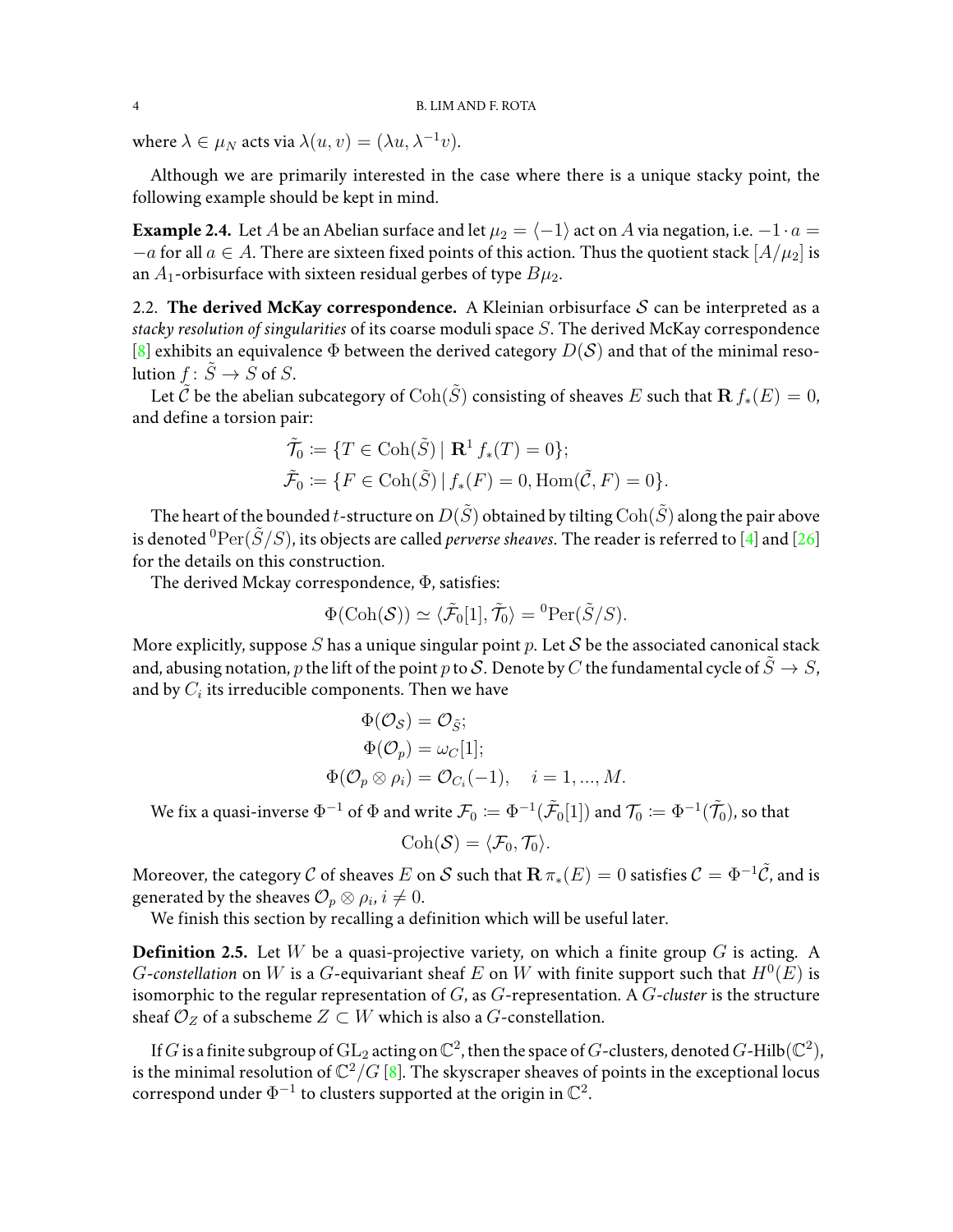<span id="page-4-2"></span>2.3. **Characteristic classes.** From now on, we assume that  $S$  is a projective Kleinian orbisurface with a unique stacky point  $p \in S$  and residual gerbe  $BG = [*/G]$ . Set  $\iota: BG \hookrightarrow S$  the corresponding closed substack.

We use Vistoli's intersection theory in what follows [\[27\]](#page-21-4). In particular, Chern classes and Todd classes are defined, as well as a degree map. The Hodge index theorem still holds, i.e. the intersection form on NS(S)  $\otimes \mathbb{R}$  is of signature  $(1, r - 1)$ :

**Theorem 2.6** (Hodge Index Theorem). *Suppose H* is an ample Cartier divisor on S. If  $D \not\equiv 0$  is a *divisor such that*  $D \cdot H = 0$  *then*  $D^2 < 0$ *.* 

For E a sheaf, and H an ample divisor class on S, the slope of E with respect to H is

$$
\mu(E) = \frac{H \cdot \text{ch}_1(E)}{\text{rk}(E)},
$$

with the convention that  $\mu(E) = +\infty$  if  $\text{rk}(E) = 0$ . We say that E is  $\mu$ -(semi)stable if for all non-zero proper subsheaves  $E'\subset E$  one has  $\mu(E')<(\leq)\mu(E/E').$ 

Define also the discriminant of  $E$  by

<span id="page-4-0"></span>
$$
\Delta(E) = (\text{ch}_1(E))^2 - 2\text{rk}(E)\,\text{ch}_2(E).
$$

The usual Bogomolov-Gieseker inequality still holds on  $S$ :

**Theorem 2.7** ([\[19,](#page-21-8) Prop. 4.2.4]). *If E* is a  $\mu$ -semistable sheaf, then  $\Delta(E) \geq 0$ , or equivalently

$$
\operatorname{ch}_2(E) \le \frac{(\operatorname{ch}_1(E))^2}{\operatorname{rk}(E)}.
$$

The results above only involve a part of the Grothendieck group of  $S$ , and ignore contributions from the residual gerbe  $BG$ . The Grothendieck group of  $BG$  is free, Abelian and generated by the irreducible representations of  $G$   $\{\rho_i\,|\,i=0,...,M\}.$  For any perfect complex of sheaves  $E$ on  $S$ , we have

$$
[\mathbf{L} \iota^* E] = \sum_{i=0}^M a_i \rho_i.
$$

<span id="page-4-1"></span>**Definition 2.8.** Given a perfect complex  $E \in \mathcal{D}(\mathcal{S})$ , we define the *orbifold Chern character* 

$$
ch_{orb}(E) = (ch(E), a_0, ..., a_M).
$$

2.4. The Toen-Hirzebruch-Riemann-Roch theorem. We use a version of the Hirzebruch-Riemann-Roch theorem for smooth projective Deligne-Mumford stacks due to Toën  $[23]$  $[23]$ . The formula is analogous to the usual Hirzebruch-Riemann-Roch theorem, but it presents a correction term. For the convenience of the reader, we give a brief description of the formula, following [\[25,](#page-21-9) Appendix A].

Let IS denote the inertia stack of S, and define a map

$$
\rho\colon K(I\mathcal{S})\to K(I\mathcal{S})\otimes\mathbb{Q}(\mu_{\infty})
$$

as follows: if  $E$  is a bundle on  $I\mathcal S$  decomposing as a sum  $\bigoplus$  $E^{(\zeta)}$  of eigenbundles with eigenvalue

ζ

ζ, let

$$
\rho(E) = \sum_{\zeta} \zeta E^{(\zeta)}.
$$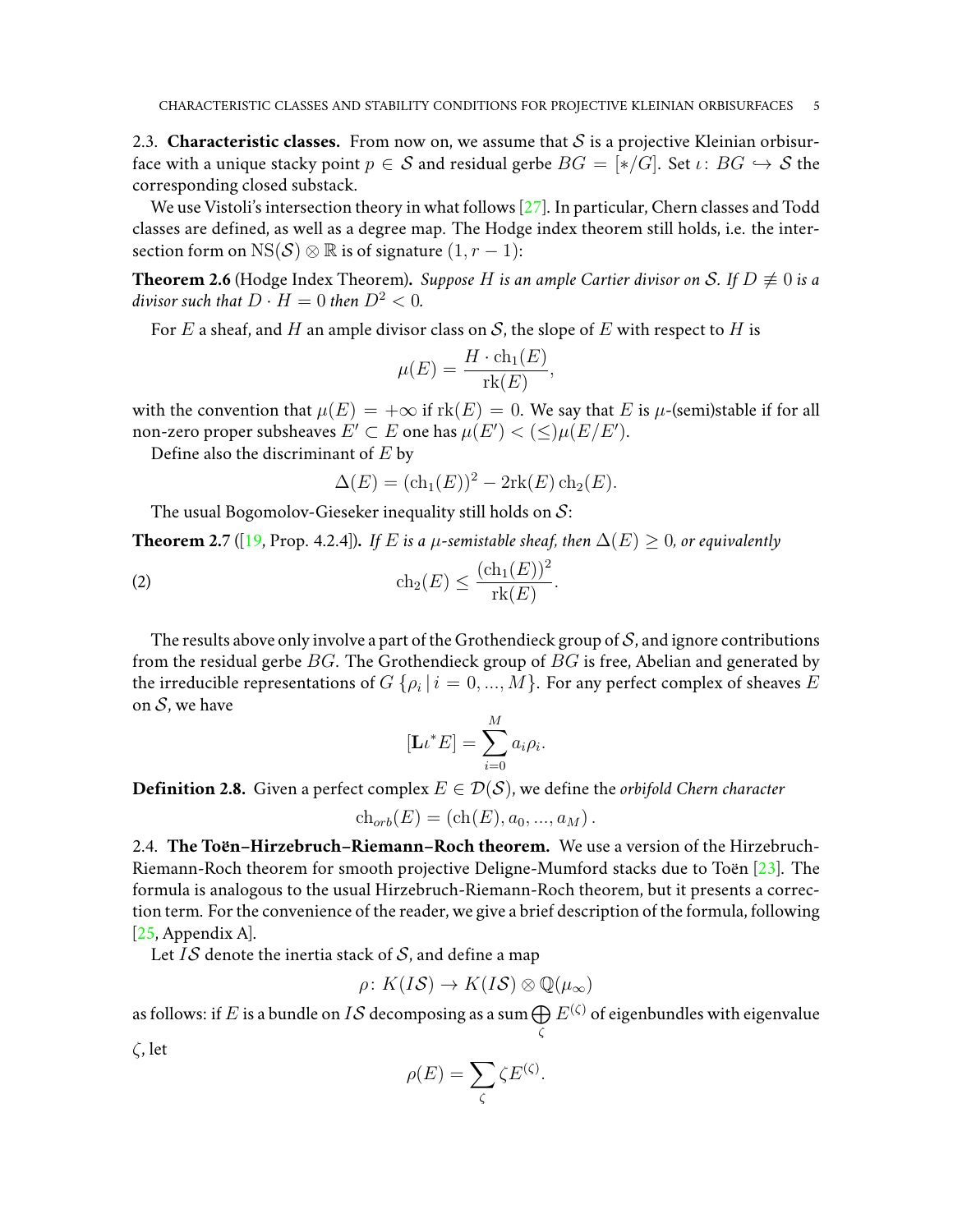One then defines the weighted Chern character as the composition

$$
\widetilde{\text{ch}}\colon K(\mathcal{S}) \xrightarrow{\sigma^*} K(I\mathcal{S}) \xrightarrow{\rho} K(I\mathcal{S}) \xrightarrow{\text{ch}} H^*(I\mathcal{S})
$$

where  $\sigma: I\mathcal{S} \to \mathcal{S}$  is the projection and ch is the usual Chern character. The weighted Todd class  $Td_S$  is defined in a similar way [\[25,](#page-21-9) Def. A.0.5]. Then we have

<span id="page-5-0"></span>**Theorem 2.9** (Toen-Hirzebruch-Riemann-Roch) ¨ **.** *Let* E *be a perfect complex of sheaves on* S*, then*

$$
\chi(E) = \int\limits_{IS} \widetilde{\text{ch}}(E) . \widetilde{\text{Td}}_{\mathcal{S}} = \int\limits_{\mathcal{S}} \widetilde{\text{ch}}(E) . \widetilde{\text{Td}}_{\mathcal{S}} + \delta(E)
$$

where  $\delta(E) \coloneqq \int$  $\int\limits_{IS\setminus \mathcal{S}} \mathrm{ch}(E). \mathrm{Td}_{\mathcal{S}}$  *is the aforementioned correction term.* 

Our short term goal is now to investigate the term  $\delta(E)$  in the case of a Kleinian orbisurface, by computing the weighted Chern characters of  $[\mathbf{L} \, \iota^* E].$  The inertia stack of  $\mathcal S$  is

$$
I\mathcal{S} = \mathcal{S} \sqcup (IBG \setminus BG)
$$

where

$$
IBG \setminus BG = \bigsqcup_{(g) \neq (1)} BC_G(g)
$$

(here, the union is taken over all conjugacy classes  $(g)$  of non-trivial elements  $g \in G$ ). The degree of the Todd class on  $IBG \setminus BG$  is given by the formula

$$
\int\limits_{IBG\setminus BG} \widetilde{\mathrm{Td}}_{\mathcal{S}} = \sum\limits_{(g)\neq (1)} \frac{1}{|C_G(g)|} \cdot \frac{1}{2 - \xi_g - \xi_g^{-1}}
$$

where  $\xi_g$  and  $\xi_g^{-1}$  are the eigenvalues of the action of  $g$  on the tangent space  $T_p\mathcal{S}$  of the stacky point on S. This number is computed in [\[9\]](#page-20-11) to be

$$
\delta(\mathcal{O}_{\mathcal{S}}) = \frac{1}{12} \left( \chi_{top}(C_{red}) - \frac{1}{|G|} \right),\,
$$

where  $C$  is the fundamental cycle of the minimal resolution (see Section [2.2\)](#page-3-0).

The fiber of a sheaf  $E$  at  $p$  decomposes as  $[\mathbf{L} \, \iota^* E] = \sum_{i=0}^M a_i \rho_i$  where the sum runs over all irreducible representations  $\rho_i$  of  $G.$  On  $BC_G(g)$ , the element  $g$  acts on  $\rho_i$  with eigenvalues  $\zeta_i^{(l)}$ i , to which correspond eigenspaces  $\rho_i^{(l)}$  $\mathcal{C}_i^{(l)}$ . Therefore,  $\mathbf{L} \, \iota^*E$  decomposes on  $BC_G(g)$  into weighted eigenbundles as  $\sum^{M}$  $i=0$  $\sum_{i=1}^{r_i}$  $a_i \zeta_i^{(l)}$  $\stackrel{(l)}{i}\rho_i^{(l)}$  $\binom{l}{i}$ .

 $_{l=1}$ Then, the weighted Chern character of  $\mathbf{L} \, t^* E_{|BC_G(g)}$  is given by

(3) 
$$
\widetilde{ch}(\mathbf{L} \, t^* E_{|BC_G(g)}) = \sum_{i=0}^M \sum_{l=1}^{r_i} a_i \zeta_i^{(l)} = \sum_{i=0}^M a_i \chi_i(g),
$$

where  $\chi_i\coloneqq\chi_{\rho_i}=\text{Tr}\circ\rho_i$  is the character of the representation  $\rho_i.$  Our main interest lies in the following computation: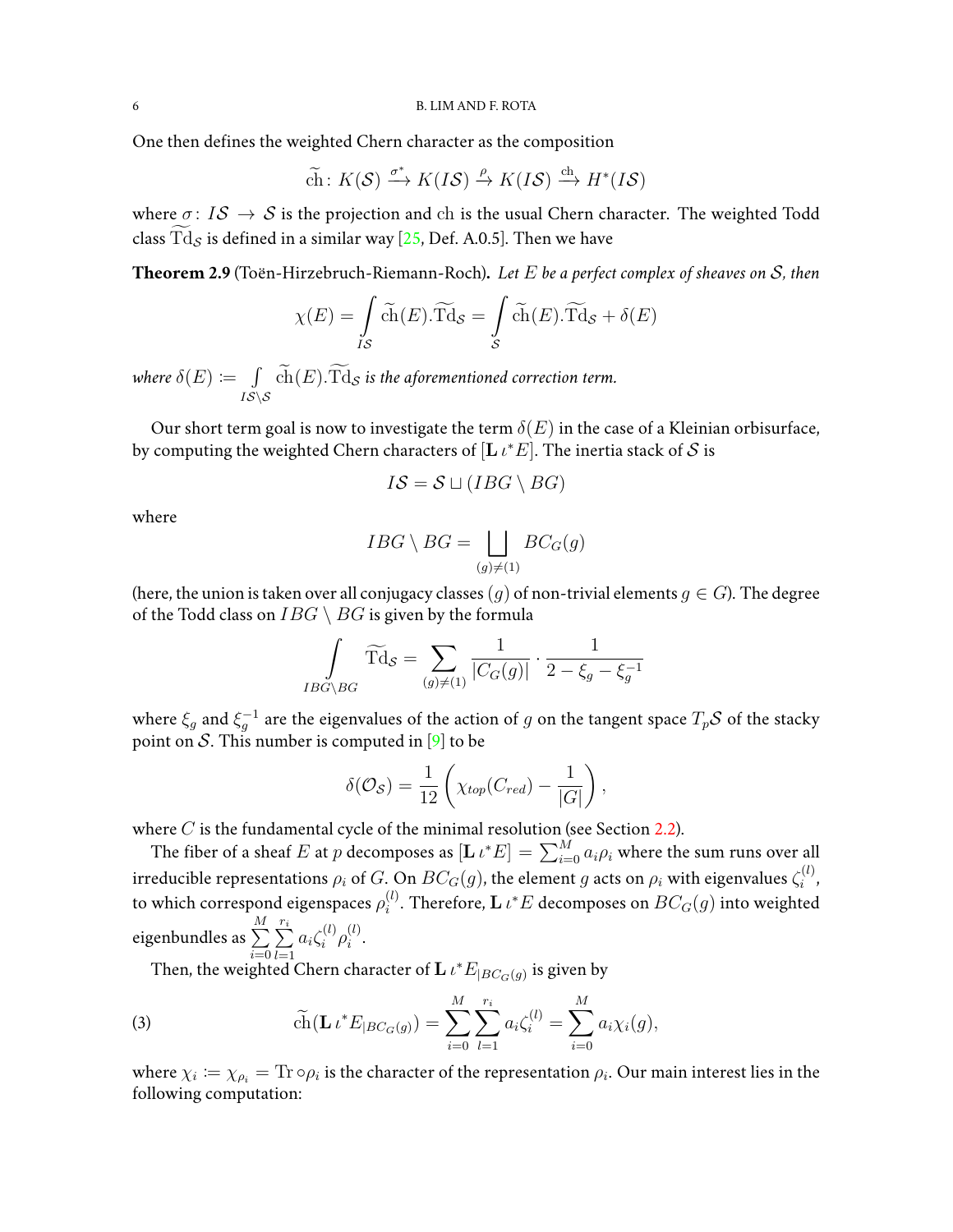<span id="page-6-0"></span>**Lemma 2.10.** *Let* ρ *be an irreducible representation of* G *of dimension* r*. Then the second Chern*  $\emph{character of $\mathcal{O}_p\otimes \rho$ is $\frac{r}{N}$, and}$ 

(4) 
$$
\delta(\mathcal{O}_p \otimes \rho) = \begin{cases} 1 - \frac{1}{N} & \text{if } \rho = \mathbb{1}; \\ -\frac{r}{N} & \text{if } \rho \neq \mathbb{1}. \end{cases}
$$

*Proof.* This is a local computation and so we can assume  $S = [U/G]$  where U is an open subset of  $\mathbb{A}^2$ . In this case, we have the equivariant Koszul complex (write  $\dot{V}$  to denote  $T_p \mathcal{S}$  as a representation of  $G$ )

$$
0 \to \mathcal{O}_U \otimes \Lambda^2 V \cong \mathcal{O}_U \to \mathcal{O}_U \otimes V \to \mathcal{O}_U \to \mathcal{O}_p,
$$

which resolves  $\mathcal{O}_p$ . Hence,

$$
[\mathbf{L} \iota^* (\mathcal{O}_p \otimes \rho)] = (2 \cdot \mathbb{1} - V) \otimes \rho.
$$

By Theorem [2.9](#page-5-0) and multiplicativity of characters, the correction term is

$$
\delta(\mathcal{O}_p \otimes \rho) = \sum_{(g) \neq (I)} \frac{1}{|C_G(g)|} \cdot \frac{\operatorname{ch}(\mathbf{L} \iota^* \mathcal{O}_{p|BC_G(g)})}{2 - \xi_g - \xi_g^{-1}}
$$

$$
= \sum_{(g) \neq (I)} \frac{1}{|C_G(g)|} \cdot \frac{(2\chi_1(g) - \chi_V(g))\chi_\rho(g)}{2 - \chi_V(g)}
$$

$$
= \sum_{(g) \neq (I)} \frac{\chi_\rho(g)}{|C_G(g)|}
$$

Denote by  $N_g$  the cardinality of the conjugacy class of  $g \in G$ , and write the orthogonality relation between characters:

$$
\delta_{1\rho} = \frac{1}{N} \sum_{g \in G} \chi_{\rho}(g) \overline{\chi_1(g)} = \frac{1}{N} \sum_{(g)} N_g \chi_{\rho}(g) = \frac{1}{N} \sum_{(g)} \frac{N}{|C_G(g)|} \chi_{\rho}(g) = \sum_{(g)} \frac{\chi_{\rho}(g)}{|C_G(g)|},
$$

where  $\delta_{\mathbb{1}\rho} = 1$  if  $\rho = \mathbb{1}$  and 0 otherwise.

The summand corresponding to  $(g)=(I)$  is  $\frac{\chi_\rho(I)}{N}=\frac{r}{N}$  $\frac{r}{N}$ . Isolating it, one obtains

$$
\sum_{(g)\neq(I)}\frac{\chi_{\rho}(g)}{|C_G(g)|}=\begin{cases}1-\frac{1}{N} & \text{if } \rho=\mathbb{1};\\ -\frac{r}{N} & \text{if } \rho\neq\mathbb{1}.\end{cases}
$$

Since  $\chi(\mathcal{S}, \mathcal{O}_p \otimes \rho) = \chi(S, \pi_*(\mathcal{O}_p \otimes \rho)) = \delta_{1\rho}$ , the statement about second Chern characters follows.

 $\Box$ 

### 3. A Bogmolov-Gieseker-type inequality for slope semistable sheaves

Let S be a projective Kleinian orbisurface, denote  $\pi: \mathcal{S} \to S$  the structure morphism, and  $f: \tilde{S} \to S$  the minimal resolution of S. We keep our standing assumption that S has only one stacky point  $p$  with residual gerbe  $BG$  and  $G$  acts through  $SL_2$ .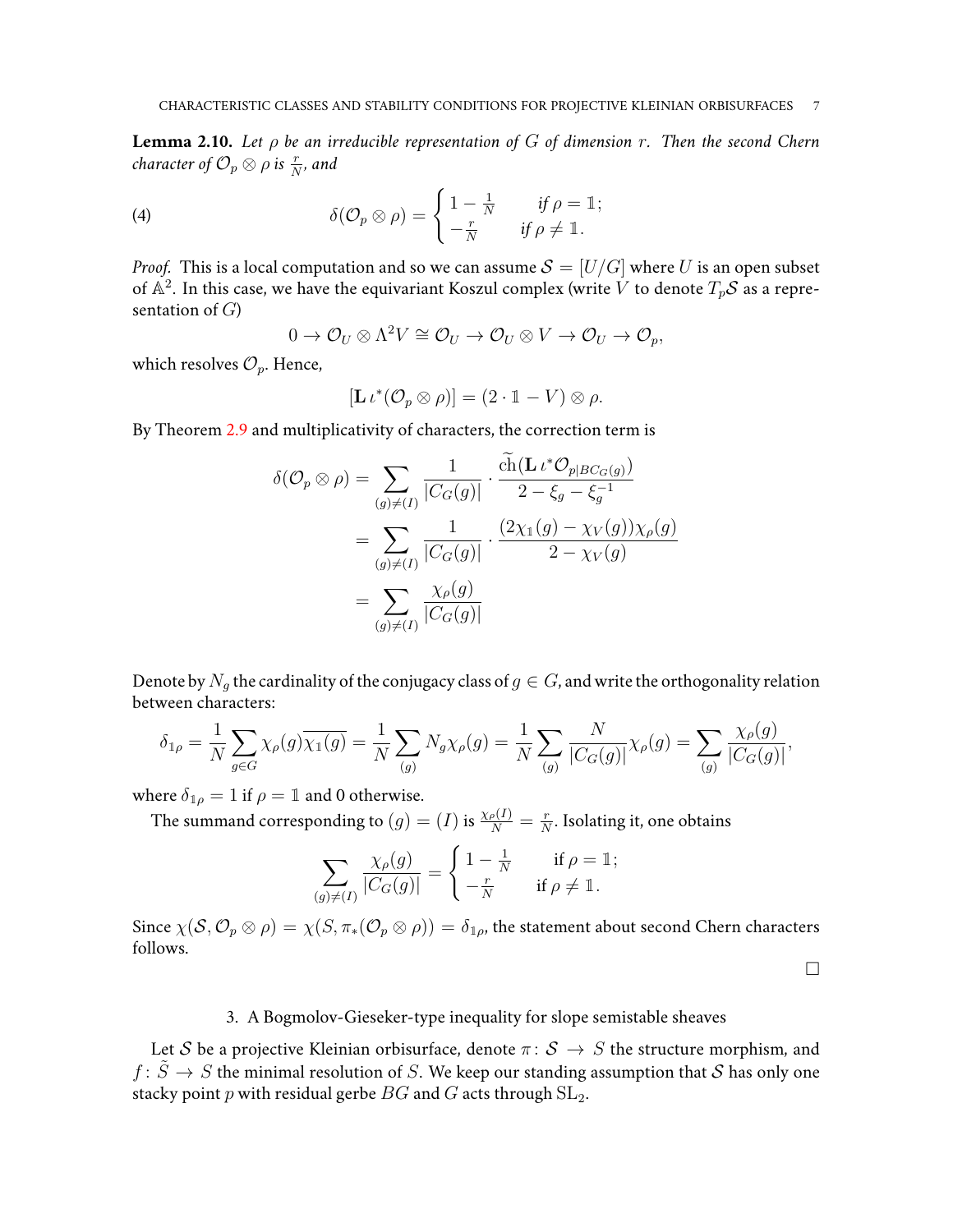Recall that for a sheaf E on S or  $\tilde{S}$ , and H an ample (on S) divisor class, the slope of E with respect to  $H$  is

$$
\mu_H(E) = \frac{H \cdot \mathrm{ch}_1(E)}{\mathrm{ch}_0(E)}.
$$

and its discriminant is  $\Delta(E) = (\text{ch}_1(E))^2 - \text{ch}_2(E) \text{ch}_0(E)$ . The discriminant is non-negative on  $\mu_H$ -semistable sheaves by [\(2\)](#page-4-0). We seek a form, analog to  $\Delta$ , which involves the whole  $\text{ch}_{orb}$ and enjoys a similar positivity property. We use the notation of Section [2.2](#page-3-0) throughout.

Let  $E \in \text{Coh}(S)$ , define its *orbifold discriminant*  $\Delta_{orb}(E) := \Delta(\Phi(E))$ . The goal of this section is to prove the following:

<span id="page-7-0"></span>**Theorem 3.1.** Let H be ample on S. Let E be a  $\mu$ H-semistable sheaf on S. Let  $\tilde{E} = \Phi E$  be its image *on S. Then,*  $\Delta_{orb}(E) = \Delta(E) > 0$ *.* 

First, observe the following lemma:

**Lemma 3.2.** Let  $E$  be a torsion-free sheaf on  $S$ , then  $\tilde{E}$  is a sheaf.

*Proof.* If  $\overline{E}$  is not a sheaf, then there is an exact sequence

$$
H^{-1}(\tilde{E})[1] \to \tilde{E} \to H^0(\tilde{E})
$$

in  $^0\mathrm{Per}(\tilde{S}/S)$ , where  $H^{-1}(\tilde{E})$  is a torsion sheaf, since it lies in  $\tilde{\mathcal{F}}_0$ . Applying  $\Phi^{-1}$  to the sequence above one obtains a short exact sequence in  $\text{Coh}(\mathcal{S})$ 

$$
B \to E \to A.
$$

with  $B\in\mathcal{F}_0.$  We have  $\pi_*(B)=f_*(H^{-1}(\tilde{E}))=0$  by definition of  $\tilde{\mathcal{F}}_0,$  so  $B$  is a torsion sheaf and E is not torsion-free.

**Definition 3.3.** We say that a sheaf E on S (resp.  $\tilde{E}$  on  $\tilde{S}$ ) *descends to* S if the natural map

$$
\pi^*\pi_*E\to E
$$

(resp.  $f^*f_*E \to E$ ) is an isomorphism.

<span id="page-7-2"></span>**Lemma 3.4.**  $\tilde{E}$  *is a torsion-free sheaf if and only if*  $E$  *is torsion-free and it descends to*  $S$ *.* 

*Proof.* By the previous lemma, if E is torsion-free then  $\tilde{E}$  is a sheaf. Now we show that if, additionally, E descends to S, then  $\tilde{E}$  is torsion-free. Suppose  $\tilde{E}$  has a torsion subsheaf  $\tilde{F}$ , for sake of contradiction. Then, applying  $\Phi^{-1}$  to the sequence  $\tilde{F} \to \tilde{E} \to \tilde{E}'$  and taking the associated long exact sequence of sheaves, one gets

$$
H^0(\Phi^{-1}\tilde{F}) \to E \to E' \to H^1(\Phi^{-1}\tilde{F})
$$

(the other terms in the long exact sequence of cohomology sheaves vanish because  $E$  is a sheaf, and  $H^{-1}(E') = 0$  since images of sheaves under  $\Phi^{-1}$  may only have cohomologies in degrees 0,1). The sheaf  $H^0(\Phi^{-1}\tilde{F})$  is torsion: this follows from the triangle

<span id="page-7-1"></span>
$$
H^0(\Phi^{-1}\tilde{F})\rightarrow \Phi^{-1}\tilde{F}\rightarrow H^1(\Phi^{-1}\tilde{F})[-1]
$$

and the fact that  $H^1(\Phi^{-1}\tilde{F})\in\mathcal{F}_0$  is torsion, and  $\Phi^{-1}\tilde{F}$  has rank 0 since  $\Phi$  and  $\Phi^{-1}$  preserve ranks. Therefore, either  $E$  has torsion, or fits in a short exact sequence

$$
(5) \t\t\t E' \to E' \to F
$$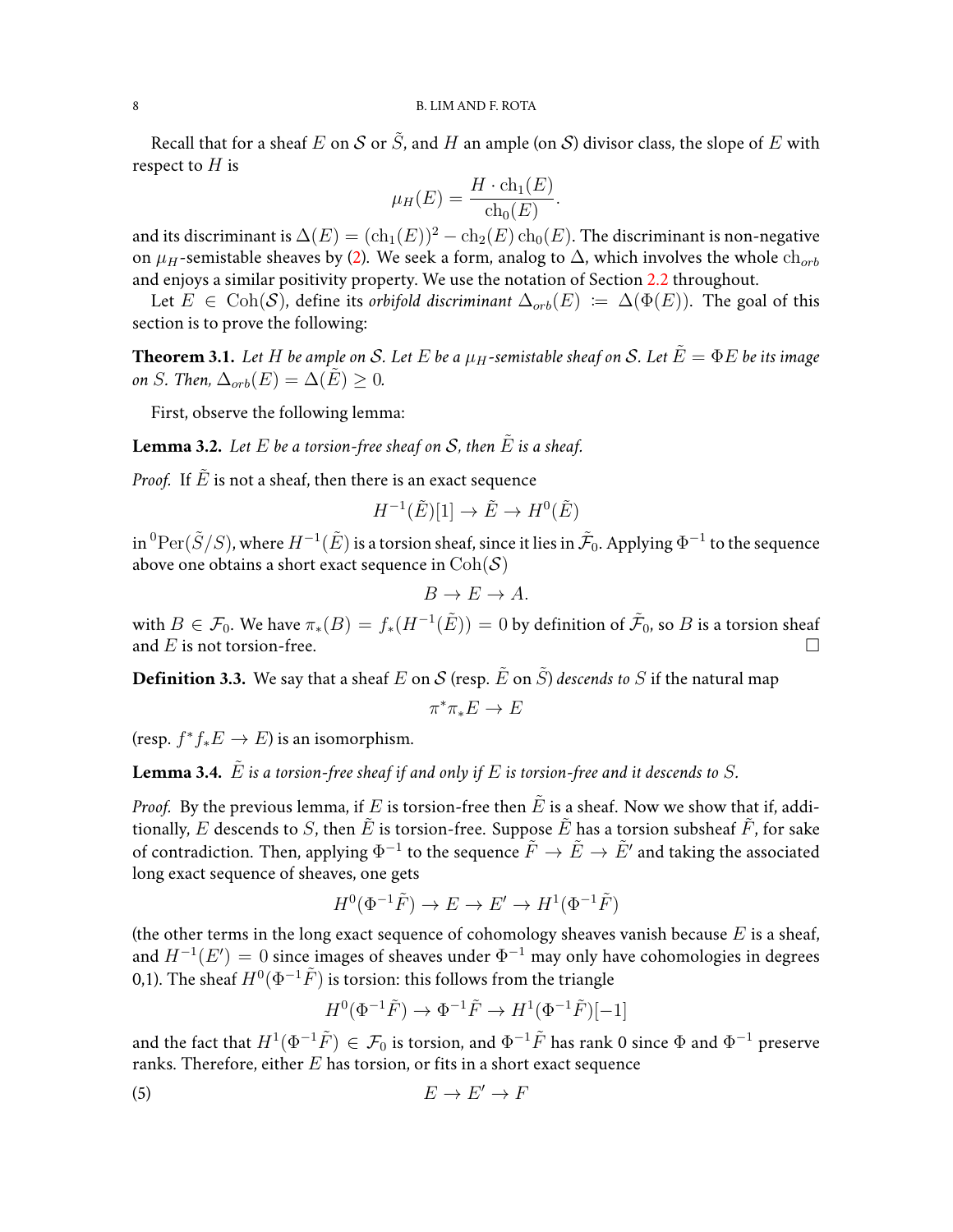where  $F \coloneqq \Phi^{-1} \tilde{F} \in \mathcal{F}_0[-1]$ . Then, there is a diagram with exact rows and columns



where the top right corner is zero since  $E$  descends to  $S$ , and  $M$  is a repeated extension of pullbacks of  $\mathcal{O}_p$  from S. The middle row of the diagram shows  $\mathbf{R} \pi_* K = 0$ . If  $M \neq 0$ , we have  $\pi_*M \neq 0$ , contradicting  $\pi_*F = f_*\tilde{F} = 0$ . If  $\mathcal{M} = 0$ , then  $F \simeq K$  but  $K \in \tilde{\mathcal{T}}_0$  while  $F \in \tilde{\mathcal{F}}_0[-1].$ 

Conversely, if E has torsion then  $\tilde{E}$  is either not a sheaf, or it has torsion, so we may assume that E is torsion-free. Then E fits in a sequence [\(5\)](#page-7-1), where  $F[-1]$  is the image of the torsion of  $\tilde{E}$ . If E does not descend to S, we have  $K \neq 0$  in the diagram



If  $F = 0$  we must have  $\ker(a) \simeq M$ , which is a contradiction because  $\mathbf{R} \pi_* K = \mathbf{R} \pi_* K' = 0$ while  $\mathbf{R} \pi_* M \neq 0$ . We showed that  $\tilde{E}$  has torsion whenever E has torsion or does not descend.  $\Box$ 

Next, we show:

<span id="page-8-0"></span>**Lemma 3.5.** *Suppose* E descends to S and is  $\mu_H$ -semistable, then  $\tilde{E}$  is  $\mu_H$ -semistable of the same slope.

*Proof.* Since E descends and is torsion-free,  $\tilde{E}$  is torsion-free by Lemma [3.4.](#page-7-2) Suppose  $\tilde{E}$  is destabilized by a sequence  $\tilde{F} \to \tilde{E} \to \tilde{K}$  with  $\tilde{F}$  torsion-free. Apply  $\Phi^{-1}$  to the sequence and get a triangle

 $F \to E \to K$ 

where E is a sheaf, F is a sheaf since  $\tilde{F}$  is torsion-free, and K has cohomologies in degree 0 and -1. This implies immediately that K is just a sheaf, and  $F \to E$  is still injective. However,  $\mu_H(F) = \mu_H(F)$  and  $\mu_H(E) = \mu_H(E)$ , so E is also unstable.

<span id="page-8-1"></span>**Corollary 3.6.** *Let*  $E \in \text{Coh}(\mathcal{S})$ *, and*  $\tilde{E} := \Phi(E)$ *. If* E descends to S and is  $\mu_H$ -semistable, then  $\Delta(E) > 0$ .

*Proof.* By Lemma [3.5,](#page-8-0)  $\tilde{E}$  is slope semistable, so it satisfies the Bogomolov inequality on  $\tilde{S}$ .  $\square$ 

We are finally ready to prove Theorem [3.1:](#page-7-0)

*Proof of* [3.1.](#page-7-0) If E descends to S, then  $\hat{E}$  is slope-semistable, and Cor. [3.6](#page-8-1) applies. Otherwise, the sheaf  $\tilde{E}$  may have a torsion subsheaf  $\tilde{T}$ , supported on the exceptional locus, and fit in a sequence

$$
\tilde{T}\to \tilde{E}\to \tilde{E}'
$$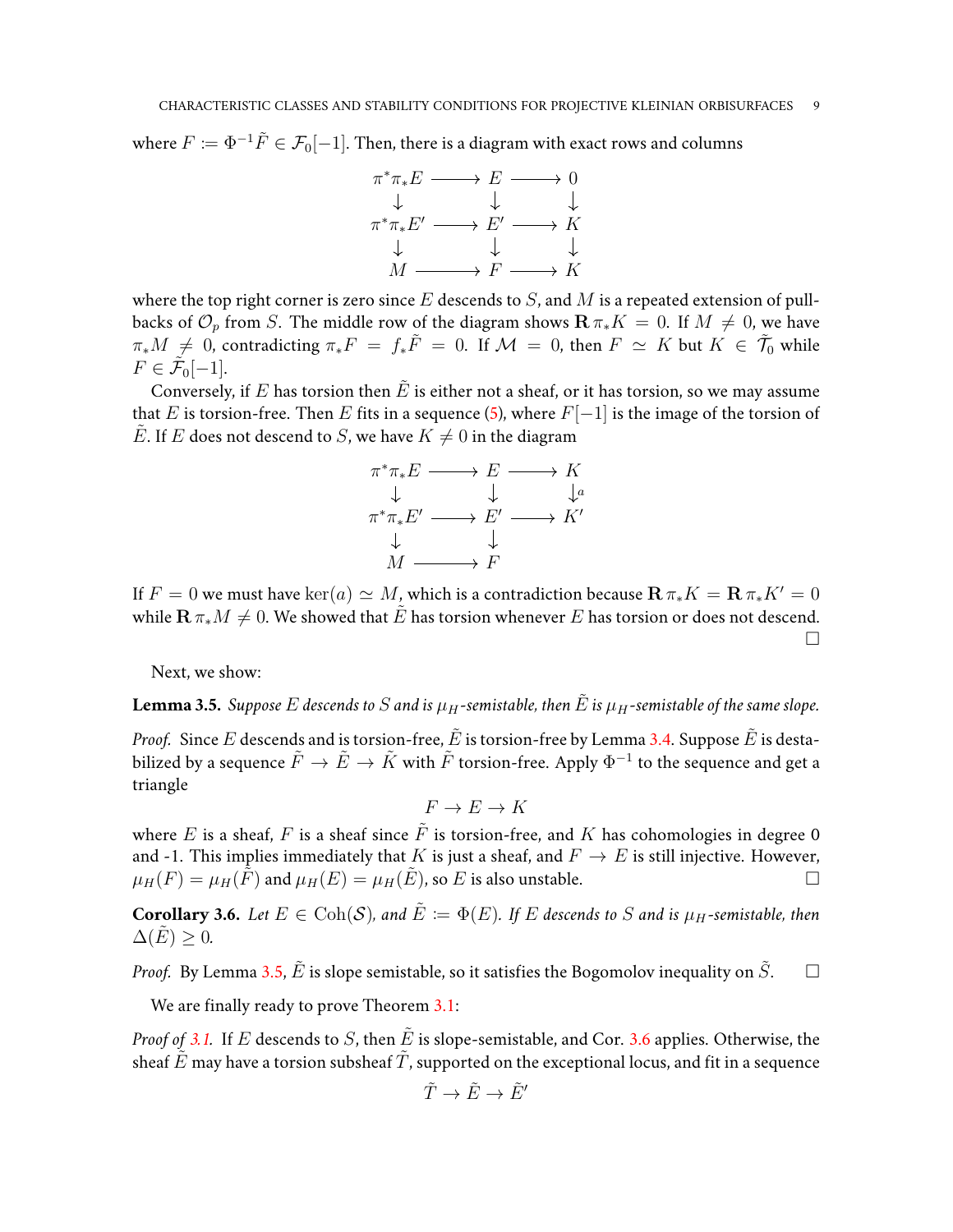where  $\tilde E'$  is torsion-free. In particular,  $\mu_H(\tilde E)\ =\ \mu_H(\tilde E').$  Notice moreover that  $\tilde T\ \in\ \tilde{\mathcal F}_0$ , otherwise  $E$  would have torsion. Now consider

<span id="page-9-0"></span>(6) 
$$
\Delta(\tilde{E}) = \Delta(\tilde{E}') + 2 \operatorname{ch}_1(\tilde{E}') \operatorname{ch}_1(\tilde{T}) + \operatorname{ch}_1(\tilde{T}^2) - 2 \operatorname{ch}_0(\tilde{E}') \operatorname{ch}_2(\tilde{T}).
$$

First, we claim  $\tilde{E}'$  is  $\mu_H$ -semistable. We show this by showing that  $E'$  is semistable, and applying Lemma [3.5.](#page-8-0) A destabilizer  $F'$  of  $E'$  either factors through the inclusion  $E \to E'$ , or it fits in a diagram

$$
\begin{array}{ccc}\nF & \longrightarrow & F' & \longrightarrow & T' \\
\downarrow & & \downarrow & & \downarrow \\
E & \longrightarrow & E' & \longrightarrow & T\n\end{array}
$$

where  $T=\Phi^{-1}\tilde{T}[1]$  is a sheaf,  $T'$  is the image of  $F'$  in  $T$ , and  $F$  is a subsheaf of  $E$  with  $\mu_H(F)=$  $\mu_H(F') > \mu_H(E') = \mu_H(E)$ , which destabilizes  $E.$  Hence we have  $\Delta(E') \geq 0.$ 

Observe that the summand  $2\ch_1(\tilde E')\ch_1(\tilde T)$  in [\(6\)](#page-9-0) vanishes. In fact, if  $\tilde E'$  descends to  $S$ , then  $\ch_1(\tilde{E}')$  is orthogonal to the exceptional curve, and hence it's orthogonal to  $\ch_1(\tilde{T})$ .

It remains to understand the last two summands. By construction, the sheaf  $T$  is a repeated extension of at most  $rk(E')$  proper quotients of clusters (see Sec. [2.2\)](#page-3-0). Lemma [3.8](#page-10-0) below, applied with  $M = \text{rk}(E')$ , shows that

(7) 
$$
\operatorname{ch}_1(\tilde{T}^2) - 2 \operatorname{ch}_0(\tilde{E}') \operatorname{ch}_2(\tilde{T}) \ge 0.
$$

The conclusion is that  $\Delta(\tilde{E}) > 0$ .

To prove Lemma [3.8,](#page-10-0) we need to understand the structure of proper quotients of clusters:

<span id="page-9-1"></span>**Lemma 3.7.** *Quotients of clusters correspond under the McKay functor*  $\Phi$  *to sheaves*  $L_D \subseteq \omega_C$  *whose Chern character satisfies*  $ch(L_D) = (0, D, -1)$ *, where*  $D \leq C$  *is an effective one dimensional cycle* whose coefficients are those of a root in the root system associated to the singularity. In particular, if  $D_1$ *and*  $D_2$  *are two such cycles, then*  $D_1.D_2 \geq -2$ *.* 

*Proof.* Consider the proper quotient  $Q$  of a cluster  $M$ , and the diagram with exact rows

$$
\begin{array}{ccc}\nK' & \longrightarrow & M & \longrightarrow & Q \\
\downarrow & & \downarrow & & \downarrow \\
K & \longrightarrow & M & \longrightarrow & \mathcal{O}_p\n\end{array}
$$

Denote by H, resp. H', the images of K, resp.  $K'$  under the McKay functor. Since H' is built of repeated extensions of  $\mathcal{O}_{C_i}(-1)$ , we get immediately that  $L \; \coloneqq \; \Phi(Q)[-1]$  satisfies  $[L] = [H^{\prime}] - [\mathbb{C}_p]$  and has Chern character  $\text{ch}(L) = (0, D, -1)$  where D is a positive linear combination of the  $C_i$ . Moreover, the image under  $\Phi$  of the diagram above exhibits  $L$  as a subobject of  $\Phi(\mathcal{O}_p)[-1] = \omega_C$ .

What is left to argue is that subobjects of  $\omega_C$  with Chern character  $(0, D, -1)$  must satisfy that the coefficients of  $D$  are those of a positive root of the associated root system. Suppose  $L$  is as above. Since  $\iota_* L \subseteq \iota_* \omega_C$ , we must have

$$
\operatorname{ch}_2 \iota_* L \le \operatorname{ch}_2 \iota_* (\omega_C)_{|D} - (C - D).D
$$

(its degree cannot exceed that of the restriction of  $\iota_* \omega_C$ , but its sections must additionally vanish along the intersection between  $D$  and its complement). Now  $\ch_2\iota_*L = -1$ , and  $\ch_2\iota_*(\omega_C)_{|D} = 0$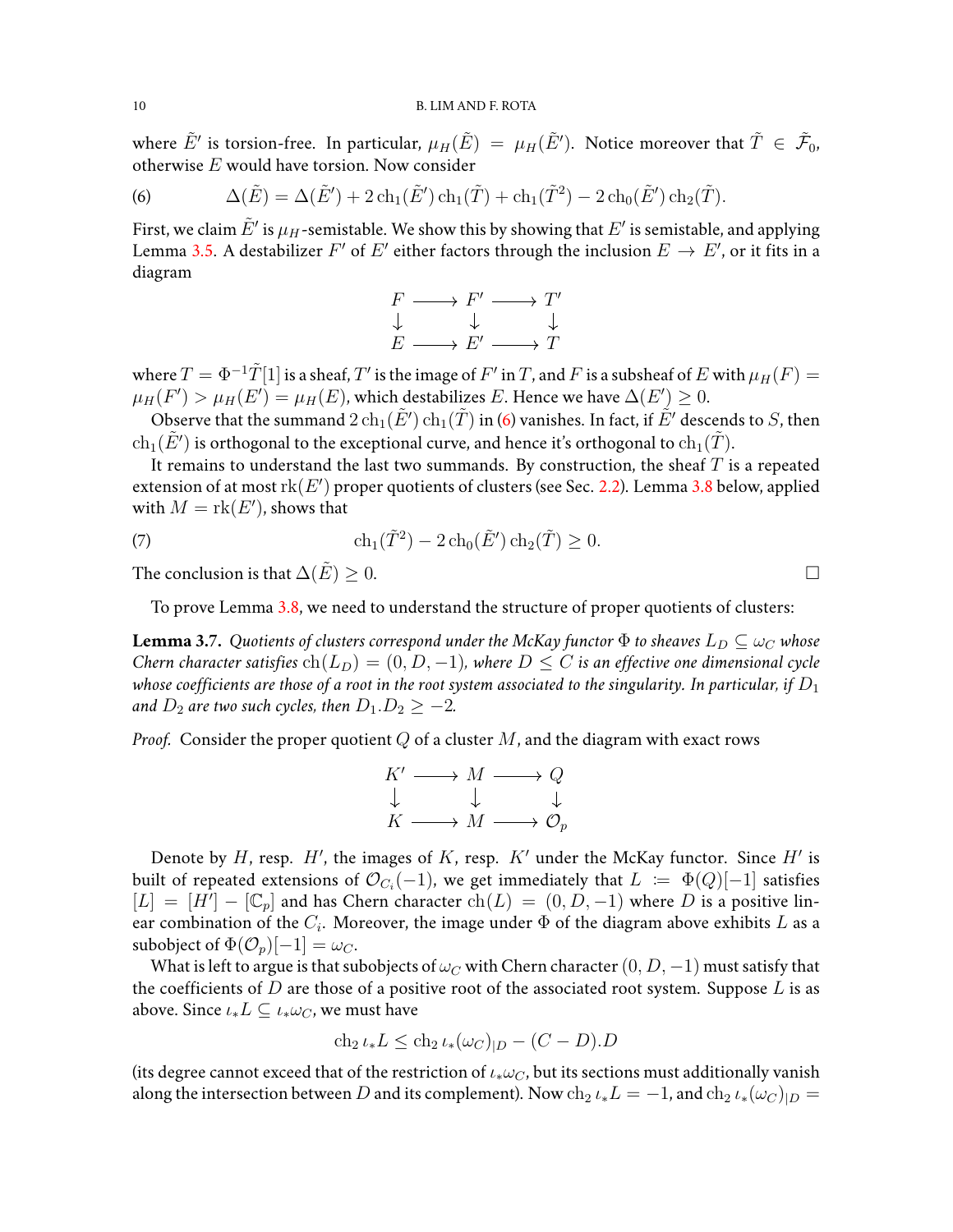$C.D-D^2/2$  by the Grothendieck–Riemann–Roch theorem. Then the inequality above reads

 $-2 \le D^2$ .

Identify D with an element  $\alpha$  of the root lattice. Then the inequality states

 $2 > \langle \alpha, \alpha \rangle$ 

which can only happen (realizing equality) if  $\alpha$  is a root. For the last statement, it suffices to observe that if  $D_1$  and  $D_2$  correspond to roots  $\alpha$  and  $\beta$ , then  $D_1.D_2 = -\langle \alpha, \beta \rangle \ge -2$ . This follows from the theory of simply laced root systems.  $\Box$ 

We can then show:

<span id="page-10-0"></span>**Lemma 3.8.** Let T be a repeated extension of at most M proper quotients of clusters. Denote  $\tilde{T}$  :=  $\Phi(T)$ *, then* 

(8) 
$$
\operatorname{ch}_1(\tilde{T}^2) - 2M \operatorname{ch}_2(\tilde{T}) \geq 0.
$$

*Proof.* Quotients of clusters correspond to objects  $L_D$  as described in Lemma [3.7.](#page-9-1)

Since 
$$
[\tilde{T}] = \sum_{j=1}^{m} [L_{D_j}]
$$
 in  $K(S)$ , with  $m \leq M$ , we have  $ch(\tilde{T}) = (0, \sum_j D_j, -m)$ . Then

$$
ch_1(\tilde{T}^2) - 2M ch_2(\tilde{T}) = (\sum_{i=1}^m D_i)^2 + 2Mm \ge -2m^2 + 2Mm \ge 0,
$$

where the first inequality is a consequence of the last statement of Lemma [3.7.](#page-9-1)  $\Box$ 

4. Stability conditions on  $D^b(\mathcal{S})$ 

In this section we construct stability conditions on  $D^b(\mathcal{S}).$ 

4.1. **Background on Bridgeland stability.** We recall some aspects of the theory of stability conditions in what follows, and direct the interested reader to the seminal works of Bridgeland [\[5\]](#page-20-0), [\[6\]](#page-20-2) and to the survey [\[21\]](#page-21-1). Let D be a triangulated category.

**Definition 4.1.** A *heart of a bounded t-structure* in  $D$  is a full additive subcategory  $A \subset D$  satisfying the following properties:

- (i)  $Hom<sup>i</sup>(A, B) = 0$  for  $i < 0$ ;
- (ii) every object in  $D$  has a filtration by cohomology objects in  $A$ . In other words, for all nonzero  $E\in\mathcal{D}$  there are integers  $k_1>\ldots>k_m$  and a collection of triangles



where  $A_i[-k_i] \in \mathcal{A}$ .

One can check that if  $A$  is the heart of a bounded t-structure in  $D$ , then  $A$  is abelian.

The definition of a stability condition also involves the choice of a finite rank lattice  $\Lambda$  and a surjective group homomorphism  $v: K(\mathcal{D}) \to \Lambda$ .

<span id="page-10-1"></span>**Definition 4.2.** A *pre-stability condition* on D is a pair  $\sigma = (Z, \mathcal{A})$  where: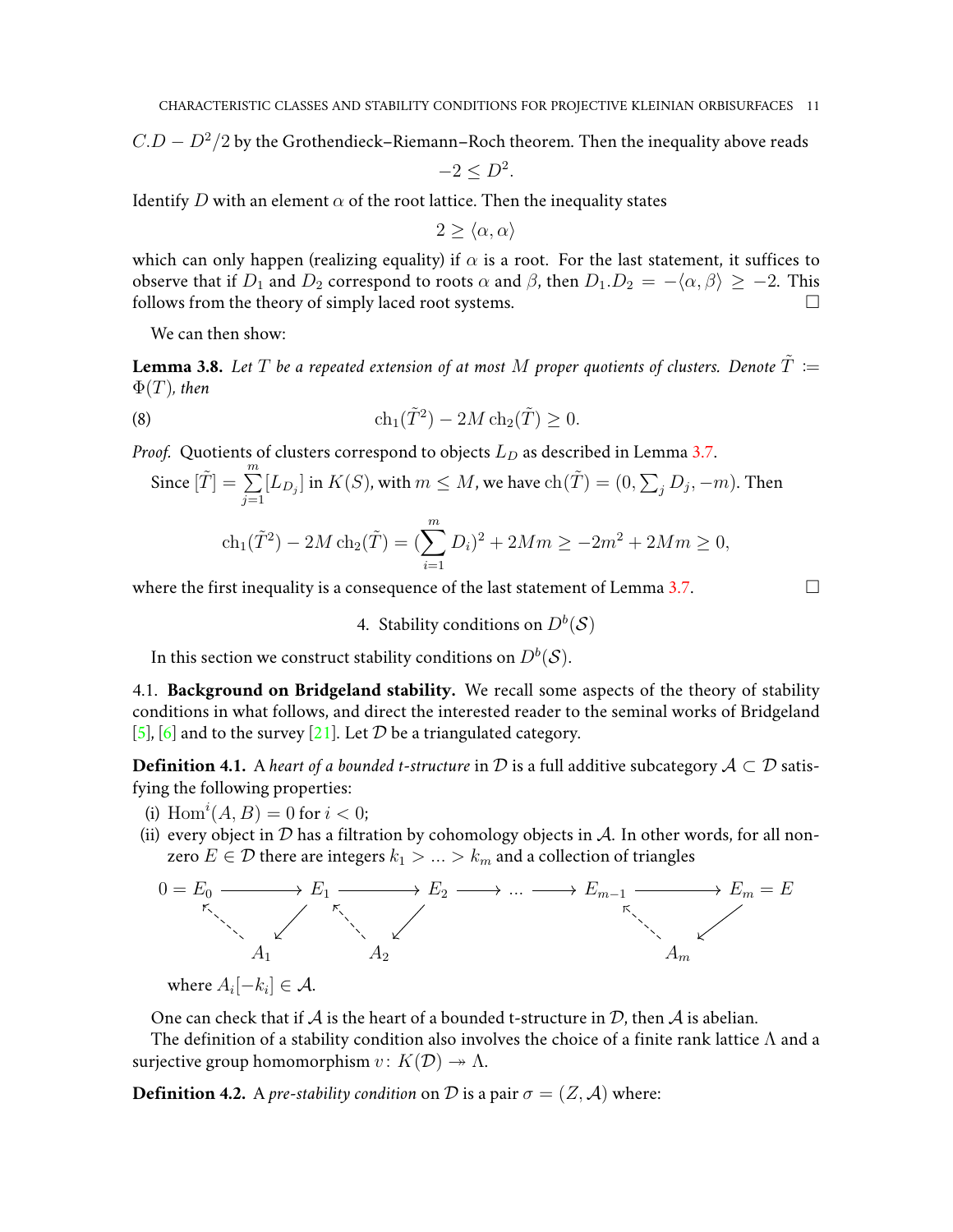- (i)  ${\mathcal{A}}$  is the heart of a bounded t-structure in  $D^b({\mathcal{S}});$
- (ii)  $Z: \Lambda \to \mathbb{C}$  is an additive homomorphism called the *central charge*;

and they satisfy the following properties:

(1) For any non-zero  $E \in \mathcal{A}$ ,

$$
Z(v(E)) \in \mathbb{R}_{>0} \cdot e^{i\pi\phi}
$$

with  $\phi \in (0, 1]$ . Define the *phase* of  $0 \neq E \in \mathcal{A}$  to be  $\phi(E) := \phi$ . We say that  $E \in \mathcal{A}$ is  $\sigma$ -semistable if for all non-zero subobjects  $F \in \mathcal{A}$  of  $E, \phi(F) \leq \phi(E)$ . E is  $\sigma$ -stable if for all non-zero proper subobjects  $F \in \mathcal{A}$  of  $E, \phi(F) < \phi(E)$ . We denote by  $\mathcal{P}(\phi)$  the category of semistable objects of phase  $\phi$ .

(2) (HN filtrations) The objects of A have *Harder-Narasimhan filtrations* with respect to Z. In other words, for every  $E \in \mathcal{A}$  there is a unique filtration

$$
0 = E_0 \subset E_1 \subset \dots \subset E_{n-1} \subset E_n = E
$$

such that the quotients  $E_i/E_{i-1} \in \mathcal{P}(\phi_i)$  with  $\phi_1 > \phi_2 > ... > \phi_n$ .

**Definition 4.3.** A pre-stability condition  $\sigma$  is a *stability condition* if it additionally satisfies the *support property*, i.e.

$$
C_{\sigma} := \inf \left\{ \frac{|Z(v(E))|}{\|v(E)\|} : 0 \neq E \in \mathcal{P}(\phi), \ \phi \in \mathbb{R} \right\} > 0.
$$

There is an alternative characterization of the support property, given by the following Propo-sition [\[16,](#page-20-12) Section 2.1]:

**Proposition 4.4.** *A pre-stability condition*  $\sigma = (Z, \mathcal{A})$  *satisfies the support property if and only if there exists a quadratic form* Q *such that* Q *is negative definite on the kernel of* Z, and  $Q(E) > 0$  *for every* σ*-semistable object* E *in* A*.*

Let  $\text{Stab}(\mathcal{D})$  denote the set of stability conditions on  $\mathcal{D}$ . In [\[5,](#page-20-0) Sec. 6], the author defines a generalized metric f on  $\text{Stab}(\mathcal{D})$  which makes it into a topological space. Moreover, a deformation result holds:

<span id="page-11-0"></span>**Theorem 4.5** ([\[5,](#page-20-0) Thm. 7.1]). Let  $\sigma = (Z, \mathcal{A}) \in \text{Stab}(\mathcal{D})$ . Then for every  $\epsilon > 0$  there exists a disc  $\Delta$  ⊂ Hom( $\Lambda$ , ℂ)), centered at Z, such that for every  $W \in \Delta$  there exists a stability condition  $\tau = (W, \mathcal{A}')$  with  $f(\sigma, \tau) < \epsilon$ .

In turn, this leads to the following:

**Theorem 4.6** ([\[5,](#page-20-0) Thm. 1.2]). *The central charge map*  $\varpi$ : Stab( $\mathcal{D}$ )  $\rightarrow$  Hom( $\Lambda$ ,  $\mathbb{C}$ ) *given by*  $(Z, \mathcal{A}) \mapsto Z$  *is a local homeomorphism. In particular,* Stab(D) *is a complex manifold of dimension*  $rk(\Lambda)$ .

In what follows, we set  $\mathcal{D} = D(\mathcal{S})$ , we choose v to be the the orbifold Chern character  $ch_{orb}$ (Definition [2.8\)](#page-4-1), and let  $\Lambda$  denote its image in  $H^*_{orb}(\mathcal{S}) \coloneqq H^*(I\mathcal{S})$ .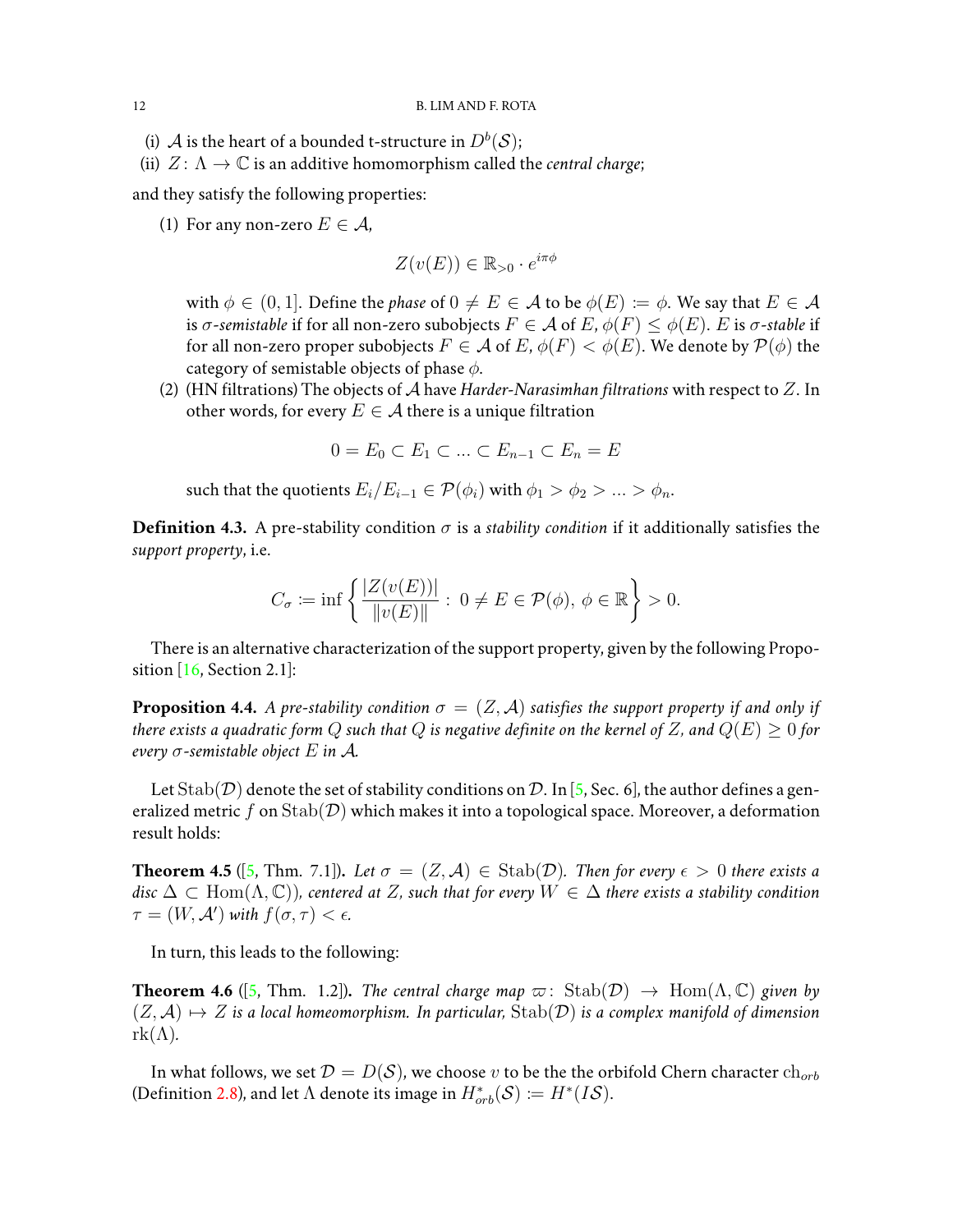<span id="page-12-1"></span>4.2. **Construction of a pre-stability condition.** Again, S denotes a projective Kleinian orbisurface with a unique stacky point  $p \in S$  with residual gerbe  $BG = [*/G]$  and ample divisor H. Set  $\iota: BG \hookrightarrow S$  the corresponding closed substack.

Define subcategories of  $\text{Coh}(\mathcal{S})$  by

$$
T_{H,b} = \{ E \in \text{Coh}(\mathcal{S}) \mid \text{ for all } \mu_H\text{-semistable factors } F \text{ of } E, \mu_H(F) > b \};
$$
  

$$
F_{H,b} = \{ E \in \text{Coh}(\mathcal{S}) \mid \text{ for all } \mu_H\text{-semistable factors } F \text{ of } E, \mu_H(F) \le b \}.
$$

The existence of Harder-Narasimhan filtrations for slope stability in our context is proven exactly as in the case of schemes, which is detailed in [\[14,](#page-20-13) Sec. 1.6]. As a consequence,  $(T_{H,b}, F_{H,b})$ is a torsion pair, so we can perform the usual tilt and obtain the heart of a bounded t-structure

$$
\mathrm{Coh}^b(\mathcal{S}) \coloneqq (F_{H,b}[1], T_{H,b}).
$$

Since  $\delta(F)$  is a linear function of  $\ch_{orb}(F)$  (see Section [2.3\)](#page-4-2), the function  $Z_{w,\gamma}$ :  $\Lambda \to \mathbb{C}$  defined as

$$
Z_{w,\gamma}(E) = Z(\text{ch}_{orb}(E)) = -\text{ch}_2(E) + w \text{ch}_0(E) + \gamma \delta(E) + iH \cdot \text{ch}_1(E)
$$

is also linear (here,  $w \in \mathbb{C}$  and  $\gamma \in \mathbb{R}$ ). Note that we identify rk and  $ch_0$  here, slightly deviating from the usual notation of having  $H^2\ch_0$  as a summand in the central charge. The goal of this section is to prove the following theorem. We denote  $N := |G|$  and  $D := \delta(\mathcal{O}_S)$ .

<span id="page-12-0"></span>**Theorem 4.7.** *Choose parameters*  $\gamma \in (0, \frac{1}{N-1})$  $\frac{1}{N-1}$ ) and  $w \in \mathbb{C}$  such that:

*(i)* Re  $w > -\frac{(\text{Im } w)^2}{H^2} + (2+\gamma)D - (1+\gamma)^2;$ 

(ii) Re 
$$
w > \frac{1}{2} \frac{(\text{Im } w)^2}{H^2} - \gamma (D - \frac{N-1}{N}) > 0.
$$

*Then, the pair*  $(Z_{w,\gamma}, \mathrm{Coh}^{-\mathrm{Im}\,w}(\mathcal{S}))$  *is a stability condition on*  $D(\mathcal{S})$ *.* 

We split the proof of the theorem in two sections: the present Section [4.2](#page-12-1) contains the construction of a pre-stability condition, while Section [4.3](#page-14-1) contains arguments about the support property and concludes the proof. First, we prove a preliminary lemma:

<span id="page-12-2"></span>**Lemma 4.8.** *Let* F *be a torsion free sheaf on* S*. Consider the sequence*

$$
E \coloneqq \pi^* \pi_* F \to F \to M
$$

*Then*  $\delta(F) = \delta(E) + \delta(M) \geq (\text{rk } F)(D - \frac{N-1}{N})$  $\frac{(-1)}{N}$ ).

*Proof.* The sheaf M is torsion, supported on the stacky point, and obtained by repeated extensions of copies of  $\mathcal{O}_p\otimes\rho_i$  (because it pushes forward to zero). Every  $\mathcal{O}_p\otimes\rho_i$  appears in the composition series of M at most  $rk(F) \cdot \dim \rho_i$  times. Every one of these copies contributes  $\delta(\mathcal{O}_p \otimes \rho_i) = -\dim(\rho_i)/N$ , so

$$
\delta(M) \geq (rk(F)) \sum (r_i) \delta(\mathcal{O}_p \otimes \rho_i) \geq -(rk(F)) \frac{N-1}{N}.
$$

Now,  $[E]$  is in the span of  $[O], [O_q]$  (for  $q \neq p$ ) and  $NS(S)$ , write

$$
[E] = (\text{rk } F)[\mathcal{O}] + a[\mathcal{O}_q] + \phi
$$

where  $\phi \in NS(S)$  and observe that  $\delta(\mathcal{O}_q) = 0$  and  $\delta(\phi) = 0$ : this can be checked by observing that that  $[\mathbf{L} \iota^* \mathcal{O}_K] = 0$ , where  $[K] = \phi$  is the class of any curve on S. So  $\delta(E) = \text{rk}(F)D$ .  $\Box$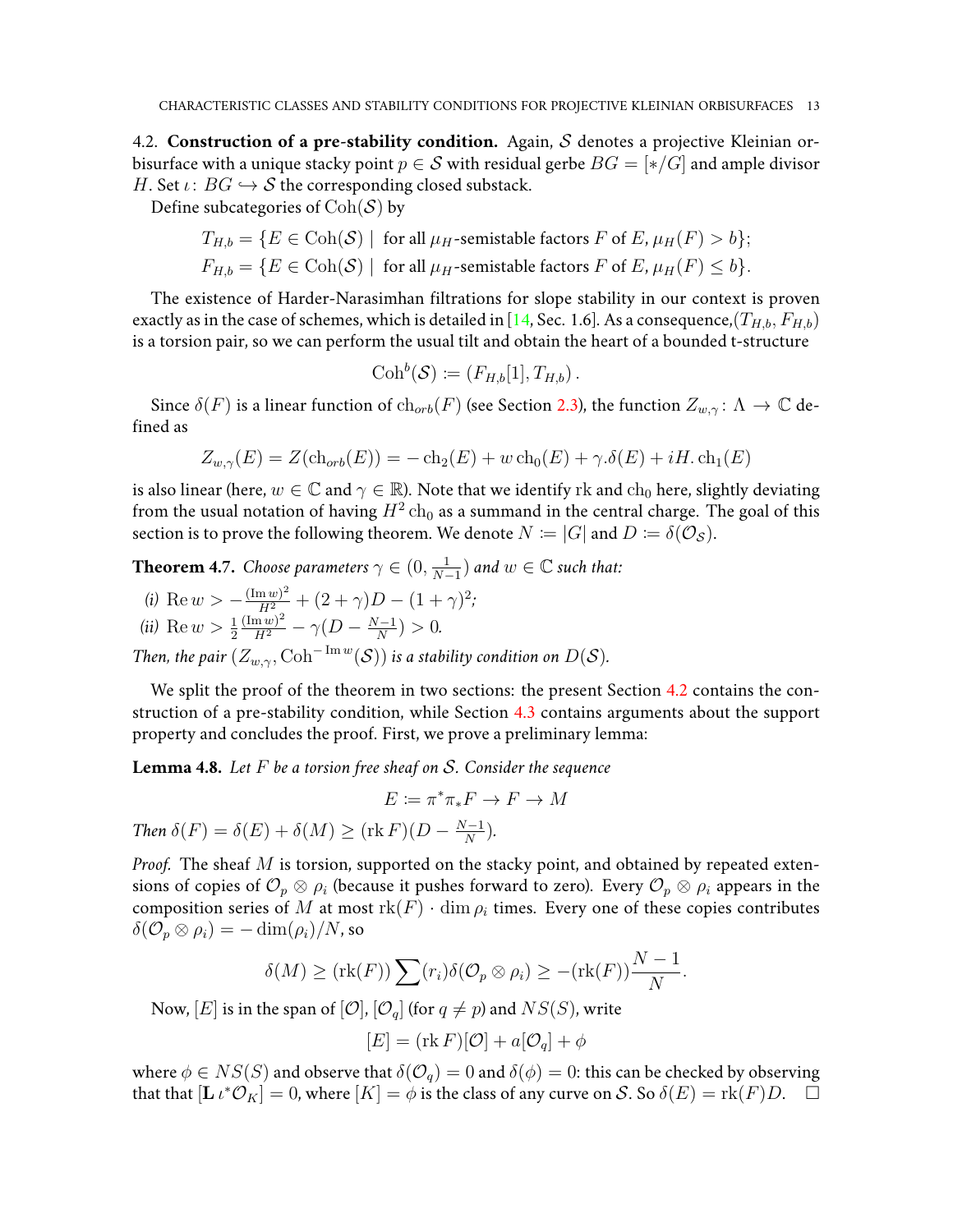<span id="page-13-0"></span>**Lemma 4.9.** Provided that  $0 < \gamma < \frac{1}{N-1}$  and  $\text{Re } w - \frac{1}{2}$ 2  $\frac{(\text{Im } w)^2}{H^2} + \gamma (D - \frac{N-1}{N})$  $\frac{(-1)}{N}$   $> 0$ , the group homomorphism  $Z_{w,\gamma}$  is a stability function on  $\mathcal{A} \coloneqq \mathrm{Coh}^{-\mathrm{Im}\,w}(\mathcal{S}).$ 

*Proof.* First, one observes that for a sheaf E we have

$$
\frac{H.\operatorname{ch}_1(E)}{\operatorname{ch}_0(E)} = \mu(E) > -\operatorname{Im} w
$$

if and only if  $E \in T_{H, -\text{Im }w}$ , so that  $\text{Im }Z(E) \geq 0$  for all  $E \in \mathcal{A}$ .

Then, we only need to check that  $\text{Re } Z(E) < 0$  whenever  $\text{Im } Z(E) = 0$ . Assume then that  $\text{Im }Z(E) = 0$ . If E is torsion, then  $\text{ch}_0(E) = 0$  and by  $\text{Im }Z(E) = 0$  we get  $\text{ch}_1(E) = 0$ . So E is supported on points.

We have that  $\text{Re } Z(E) < 0$  for all E supported on points:  $\text{Re } Z(\mathcal{O}_p) = -1/N + \gamma(1-1/N)$ and Re  $Z(\mathcal{O}_p \otimes \rho) = -\dim(\rho)/N + \gamma(-\dim(\rho)/N)$  (see Lemma [2.10\)](#page-6-0) are both negative by the assumptions on  $\gamma$ , and every E is an extension of these.

The other case to check is the following:  $\text{Re } Z(E) > 0$  (because  $E[1] \in \mathcal{A}$ ) for all  $\mu$ -semistable sheaves E with  $\mu(E) = -\text{Im } w$ . In this case, the Bogomolov-Gieseker inequality [\(2\)](#page-4-0) yields  $-\ch_2\geq -\frac{\ch_1^2}{2\ch_0(E)},$  since  $\ch_0(E)>0.$  Hence

Re 
$$
Z(E) = -\text{ch}_2(E) + \text{Re} w \text{ ch}_0(E) + \gamma \cdot \delta(E)
$$
  
\n $\geq \text{ch}_0(E) \left[ \text{Re} w - \frac{\text{ch}_1(E)^2}{2 \text{ch}_0(E)^2} \right] + \gamma \cdot \delta(E)$ 

Now, since  $\mu(E) = -\text{Im } w$  we have

<span id="page-13-2"></span>
$$
\left(\operatorname{ch}_{1}(E) + \frac{\operatorname{Im} w \operatorname{ch}_{0}(E)}{H^{2}} H\right)^{2} \leq 0
$$

by the Hodge index theorem. Expanding this and using  $\mu(E) = -\text{Im } w$  once more, one gets

(9) 
$$
-\operatorname{ch}_{1}(E)^{2} \geq -\frac{(\operatorname{Im} w)^{2}(\operatorname{ch}_{0}(E))^{2}}{H^{2}}
$$

Combining the inequalitites above, and using Lemma [4.8](#page-12-2) to estimate  $\delta(E)$ , we get:

$$
\operatorname{Re} Z(E) \ge \operatorname{ch}_0(E) \left[ \operatorname{Re} w - \frac{\operatorname{ch}_1(E)^2}{2 \operatorname{ch}_0(E)^2} \right] + \gamma \delta(E)
$$
  
\n
$$
\ge \operatorname{ch}_0(E) \left[ \operatorname{Re} w - \frac{1}{2} \frac{(\operatorname{Im} w)^2}{H^2} \right] + \gamma \delta(E)
$$
  
\n
$$
\ge \operatorname{ch}_0(E) \left[ \operatorname{Re} w - \frac{1}{2} \frac{(\operatorname{Im} w)^2}{H^2} + \gamma (D - \frac{N - 1}{N}) \right].
$$

This last part is positive by the assumption on Rew.

<span id="page-13-1"></span>**Lemma 4.10.** If H is a rational class and  $\text{Im } w \in \mathbb{Q}$ , then Z satisfies Harder-Narasimhan filtrations *on* A*.*

*Proof.* Under the rationality assumptions, it is easy to see that the image of Im  $Z_{w, \gamma}$  is discrete. Then, it is enough to show that  $\mathcal A$  is Noetherian [\[21,](#page-21-1) Prop. 4.10]. This is proven exactly in the same way as  $[21, \text{Lemma } 6.17]$  $[21, \text{Lemma } 6.17]$ .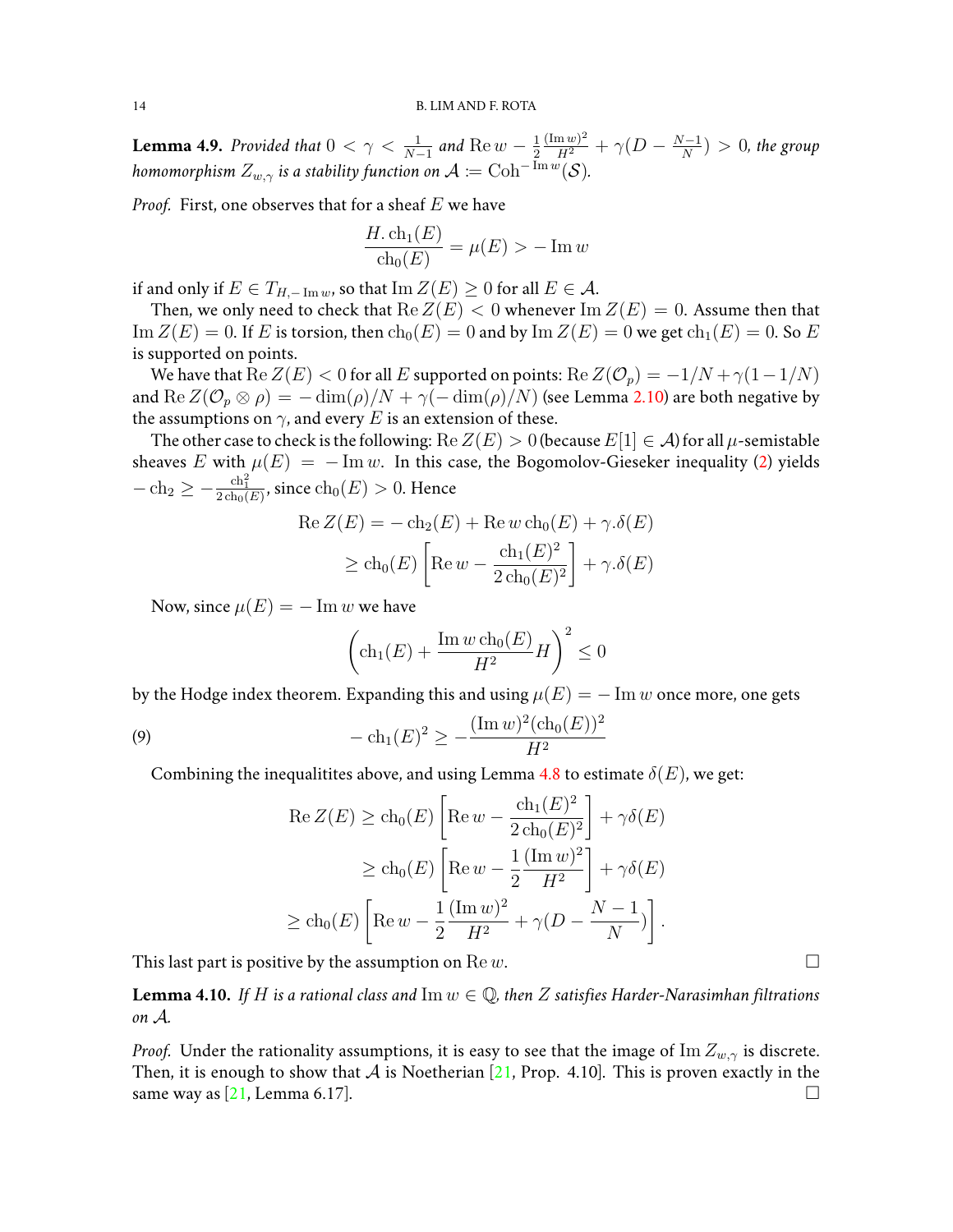Summarizing this discussion:

**Proposition 4.11.** Let H be a rational class, and  $\gamma$  and  $w$  chosen so that  $0 < \gamma < \frac{1}{N-1}$ ,  $\text{Re } w$  – 1 2  $\frac{(\text{Im } w)^2}{H^2} + \gamma (D - \frac{N-1}{N})$  $\frac{N-1}{N})>0$  and  $\text{Im}\,w\in\mathbb{Q}.$  Then, the pair  $\sigma_{w,\gamma}=(Z_{w,\gamma},\mathcal{A})$  is a pre-stability *condition on*  $D(S)$ *.* 

*Proof.* The previous Lemmata [4.9](#page-13-0) and [4.10](#page-13-1) show that  $(Z_{w,\gamma}, \mathcal{A})$  satisfies Definition [4.2.](#page-10-1)

<span id="page-14-1"></span>4.3. **Support property.** We now define a quadratic form  $Q$  on  $K(S)$  which is negative definite on ker  $Z_{w,\gamma}$  and  $Q(E) \geq 0$  for all  $E \in \mathcal{A}$  which are  $\sigma_{w,\gamma}$ -semistable. To do so, we need to investigate objects which are semistable for a limiting value of  $\text{Re } w$ :

**Lemma 4.12.** Let R be the set of objects  $E \in \mathcal{A}$  that are  $\sigma_{w,\gamma}$ -semistable for all  $\alpha := \text{Re } w \gg 0$ . *Then every*  $E \in \mathcal{R}$  *has one of the following forms:* 

- *(1)* E *is a slope semistable sheaf.*
- (2)  $H^{-1}(E) = 0$  and  $H^{0}(E)$  is torsion;
- (3)  $H^{-1}(E)$  is a torsion free, slope semistable sheaf, and  $H^{0}(E)$  is supported on points.

*Proof.* The proof of [\[21,](#page-21-1) Lemma 6.18] carries over *mutatis mutandis*.

**Definition 4.13.** Define a preliminary quadratic form

$$
Q_0(E) \coloneqq \Delta_{orb}(E).
$$

The form  $Q_0$  is the pull-back on the cohomology of the stack of  $\Delta ~=~ \ch_1^2 - 2\ch_0 \ch_2$  on the surface under the McKay correspondence. The image in  $N(S)$  of a numerical class  $w :=$  $(r, \phi + \sum t_j C_j, d)$  on  $\tilde S$  is

(10) 
$$
\mathbf{v} := r[\mathcal{O}] + \phi + d[\mathcal{O}_{Np}] + \sum_{i} (t_i + dr_i) [\mathcal{O}_p \otimes \rho_i]
$$

<span id="page-14-2"></span>Applying Lemma [2.10](#page-6-0) to [\(10\)](#page-14-2) yields:

<span id="page-14-3"></span>(11) 
$$
\operatorname{ch}_2(\mathbf{v}) = d + \frac{1}{N} \sum r_i t_i;
$$

<span id="page-14-4"></span>(12) 
$$
\delta(\mathbf{v}) = rD - \frac{1}{N} \sum r_i t_i;
$$

<span id="page-14-0"></span>**Lemma 4.14.** *The form*  $Q_0$  *is negative definite on* ker  $Z_{w, \gamma}$  *as long as*  $\text{Re } w > (2 + \gamma)D - (1 +$  $(\gamma)^2 - \frac{(\operatorname{Im} w)^2}{H^2}$  $\frac{\ln w}{H^2}$ .

*Proof.* Keep the notation as above, and suppose v belongs to ker Z. The condition on the real part reads  $ch_2(\mathbf{v}) = Re\,wr + \gamma \delta(\mathbf{v})$ . One sees from [\(11\)](#page-14-3) and [\(12\)](#page-14-4) that  $d = ch_2(\mathbf{v}) + \delta(\mathbf{v}) - rD$ . Then,  $Q_0(\mathbf{v})$  rewrites as

$$
Q_0(\mathbf{v}) = \Delta(\mathbf{w}) = \phi^2 + \left(\sum t_j C_j\right)^2 - 2r(d)
$$
  
=  $\phi^2 + \left(\sum t_j C_j\right)^2 - 2r(\text{ch}_2(\mathbf{v}) + \delta(\mathbf{v}) - rD)$   
=  $\phi^2 + \left(\sum t_j C_j\right)^2 - 2r((\text{Re } w - D)r + (1 + \gamma)\delta(\mathbf{v})).$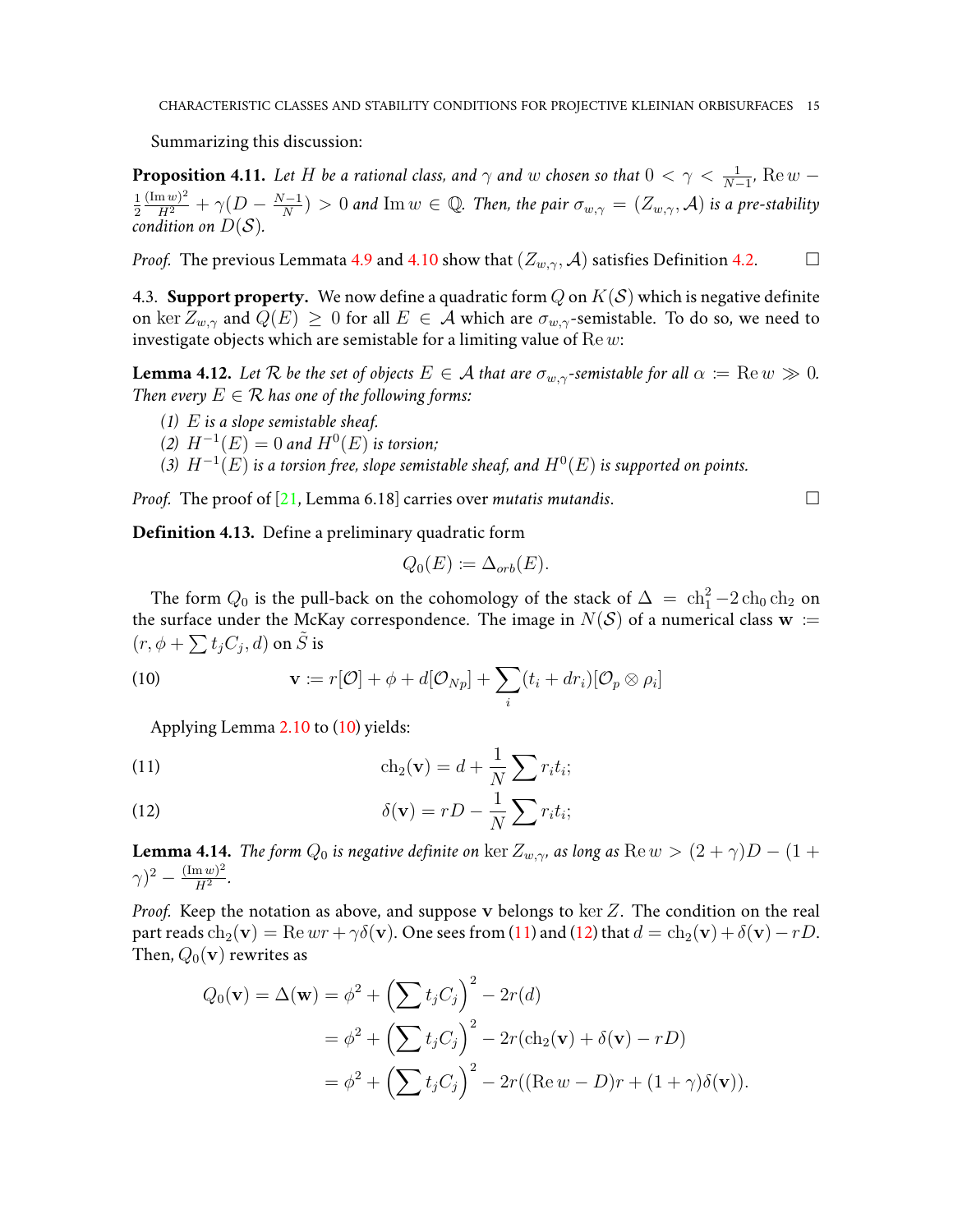Now, [\(12\)](#page-14-4) gives

(13)

<span id="page-15-0"></span>
$$
Q_0(\mathbf{v}) = \phi^2 - 2r^2 (\text{Re } w - D) + \left(\sum t_j C_j\right)^2 - 2r(1+\gamma)\left(rD - \frac{1}{N}\sum r_i t_i\right)
$$
  
=  $\phi^2 - 2r^2 (\text{Re } w - D - (1+\gamma)D) + \left(\sum t_j C_j\right)^2 + 2r(1+\gamma)\left(\frac{1}{N}\sum r_i t_i\right).$ 

We concentrate now on the quantity

(14) 
$$
\left(\sum t_j C_j\right)^2 + 2r(1+\gamma)\left(\frac{\sum r_i t_i}{N}\right).
$$

By adding and subtracting  $\left(\frac{\sum r_it_i}{N}\right)^2$  and completing a square, we have

<span id="page-15-1"></span>(15) 
$$
\left(\sum t_i C_j\right)^2 + 2r(1+\gamma)\left(\frac{\sum r_i t_i}{N}\right) = \left[\left(\sum t_i C_i\right)^2 + \left(\frac{\sum r_i t_i}{N}\right)^2\right] - \left[\frac{\sum r_i t_i}{N} - r(1+\gamma)\right]^2 + r^2(1+\gamma)^2.
$$

The condition on the imaginary part is  $\text{Im } Z(v) = H.\phi + \text{Im } wr = 0.$  Hence the Hodge index theorem yields  $\phi^2\leq \frac{(\text{Im}\,w)^2r^2}{H^2}$  as in [\(9\)](#page-13-2). Combine this with equations [\(13\)](#page-15-0) and [\(15\)](#page-15-1) to obtain (16)

$$
Q_0(\mathbf{v}) \le -2r^2 \left[ \text{Re } w - (2+\gamma)D + (1+\gamma)^2 + \frac{(\text{Im } w)^2}{H^2} \right] + \left[ \left( \sum t_i C_i \right)^2 + \left( \frac{\sum r_i t_i}{N} \right)^2 \right].
$$

The second summand is negative unless  $t_i = 0$  for all i by Lemma [4.15](#page-15-2) below. In this case, the first summand is negative unless  $r = 0$ . If  $r = t_i = 0$ , then we must have  $\delta(\mathbf{v}) = 0$ ,  $\text{ch}_2(\mathbf{v}) = 0$ , and  $H.\phi=0$ , which implies  $Q_0(\mathbf{v})=\phi^2$  is negative definite by the Hodge index theorem. This concludes the proof.  $\Box$ 

<span id="page-15-2"></span>**Lemma 4.15.** The quantity 
$$
\left[ (\sum t_i C_i)^2 + (\frac{1}{N} \sum r_i t_i)^2 \right]
$$
 is non-positive, and it is zero only if all  $t_i = 0$ .

*Proof.* Let H denote the intersection matrix of the exceptional curves. Its negative  $-H$  is the Cartan matrix associated with the root system corresponding to the singularity. Let  $J$  denote the matrix associated with the symmetric bilinear form  $(t_1,...,t_M) \mapsto {(\sum r_i t_i)}^2.$  It is sufficient to prove that the matrix

$$
A \coloneqq H + \frac{1}{N^2}J
$$

is negative definite. To do so, we study the eigenvalues of  $H$  and  $J$ . The entries of  $J$  are

$$
(J)_{i,j} = r_i r_j,
$$

and J can be written as  $rr^T$  where  $r = (r_1, ..., r_M)$ . Then, J has rank 1 and an eigenvector is r with eigenvalue  $\sum_{i=1}^M r_i \le N-1.$  All other eigenvalues are 0.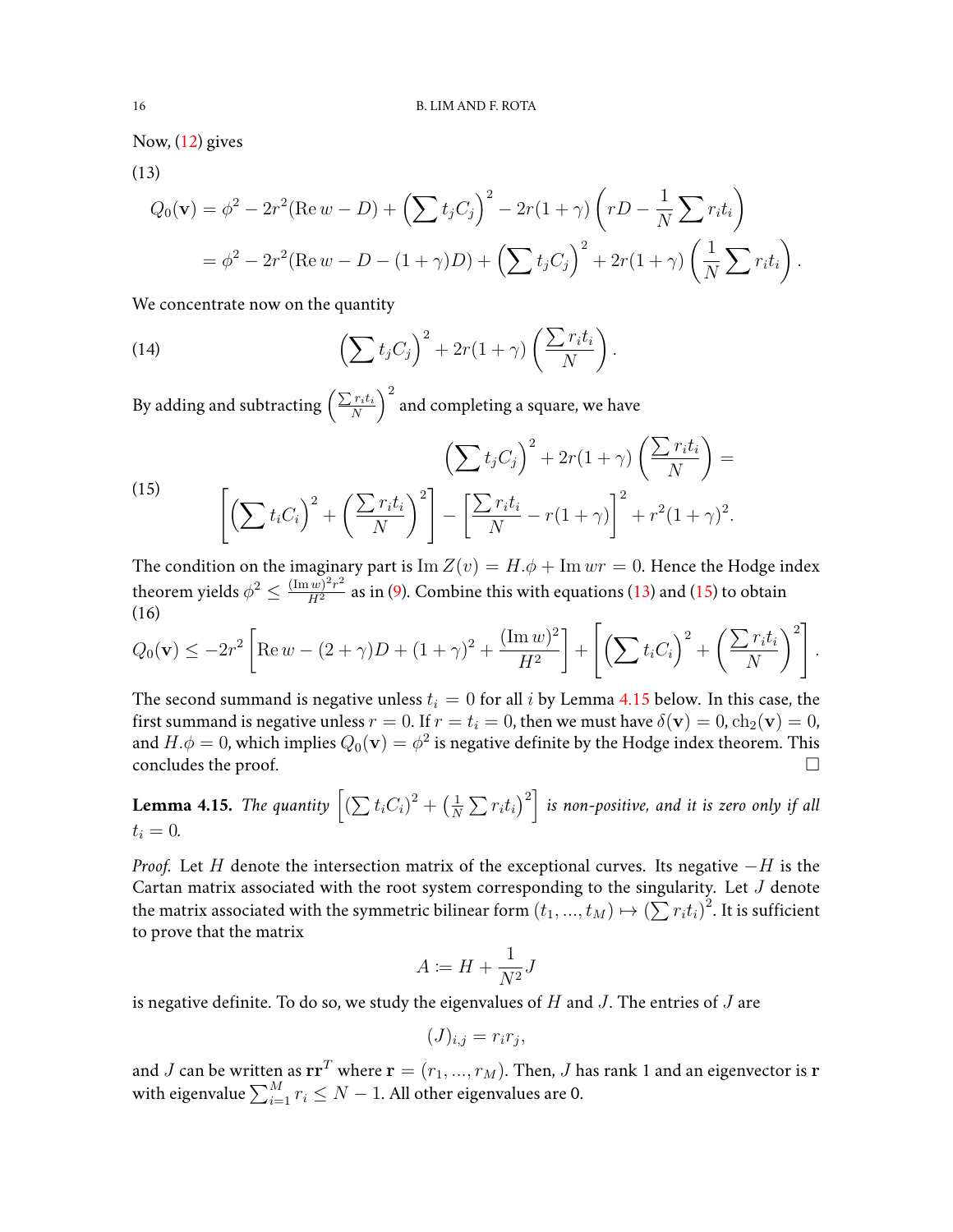*Remark* 4.16*.* From the representation-theoretic viewpoint, the quantity

$$
h \coloneqq \sum_{i=0}^{M} r_i = \sum_{i=1}^{M} r_i + 1
$$

coincides with the Coxeter number of the root system associated with the singularity, since the  $r_i$  are the coefficients of the longest root.

Write  $\alpha_1 \geq \ldots \geq \alpha_{N-1}$  for the eigenvalues of A. By Weyl's inequality on sums of symmetric matrices, we have

$$
\alpha_1 \le \eta_1 + \frac{h-1}{N^2},
$$

where  $\eta_1$  is the biggest eigenvalue of H. The eigenvalues of H are computed in [\[11\]](#page-20-14), and we have that

(17) 
$$
\eta_1 = -2 + 2\cos\left(\frac{\pi}{h}\right).
$$

The Coxeter numbers and orders of the groups are

| h,               |         |
|------------------|---------|
| $\boldsymbol{n}$ | $\it n$ |
| 2n               | 4n      |
| 12               | 24      |
| 18               | 48      |
| 30               | 120     |
|                  |         |

It is then straightforward to check that  $\eta_1 + \frac{h-1}{N^2} < 0$  in all the cases listed, and  $A$  is therefore negative definite.  $\Box$ 

Notice that replacing  $Q_0$  with a quadratic form

$$
Q := Q_0 + S(\text{Re}\,Z)^2 + T(\text{Im}\,Z)^2
$$

does not affect its signature on ker  $Z_{w,\gamma}$ .

The following lemma holds on projective orbisurfaces as well (it can be proven on the coarse moduli space):

<span id="page-16-0"></span>**Lemma 4.17** ([\[21,](#page-21-1) Ex. 6.11]). Let  $\omega$  be an ample real divisor class. Then there exists a constant  $C_{\omega} \geq 0$ *such that, for every effective divisor class* D*, we have*

$$
C_{\omega}(\omega.D)^2 + D^2 \ge 0.
$$

Let  $C_H$  the constant in the lemma corresponding to the class  $H$ , and define

(18) 
$$
Q_1 := Q_0 + C_H (\text{Im } Z)^2.
$$

**Lemma 4.18.** *The form*  $Q_1$  *satisfies*  $Q_1(E) \geq 0$  *if*  $E$  *a torsion-free slope-semistable sheaf, or if*  $E$  *is supported on a curve.*

*Proof.* If E is torsion supported on a curve then  $\ch_1(E)$  is effective and

$$
Q_1(E) = \text{ch}_1(E)^2 + C_H(H, \text{ch}_1(E))^2 \ge 0
$$

where the inequality is that of Lemma [4.17,](#page-16-0) and  $Q_1$  reduces to that expression because  $ch_0(E)$  = 0 and  $\delta(E) = 0$  as argued in the proof of Lemma [4.8.](#page-12-2)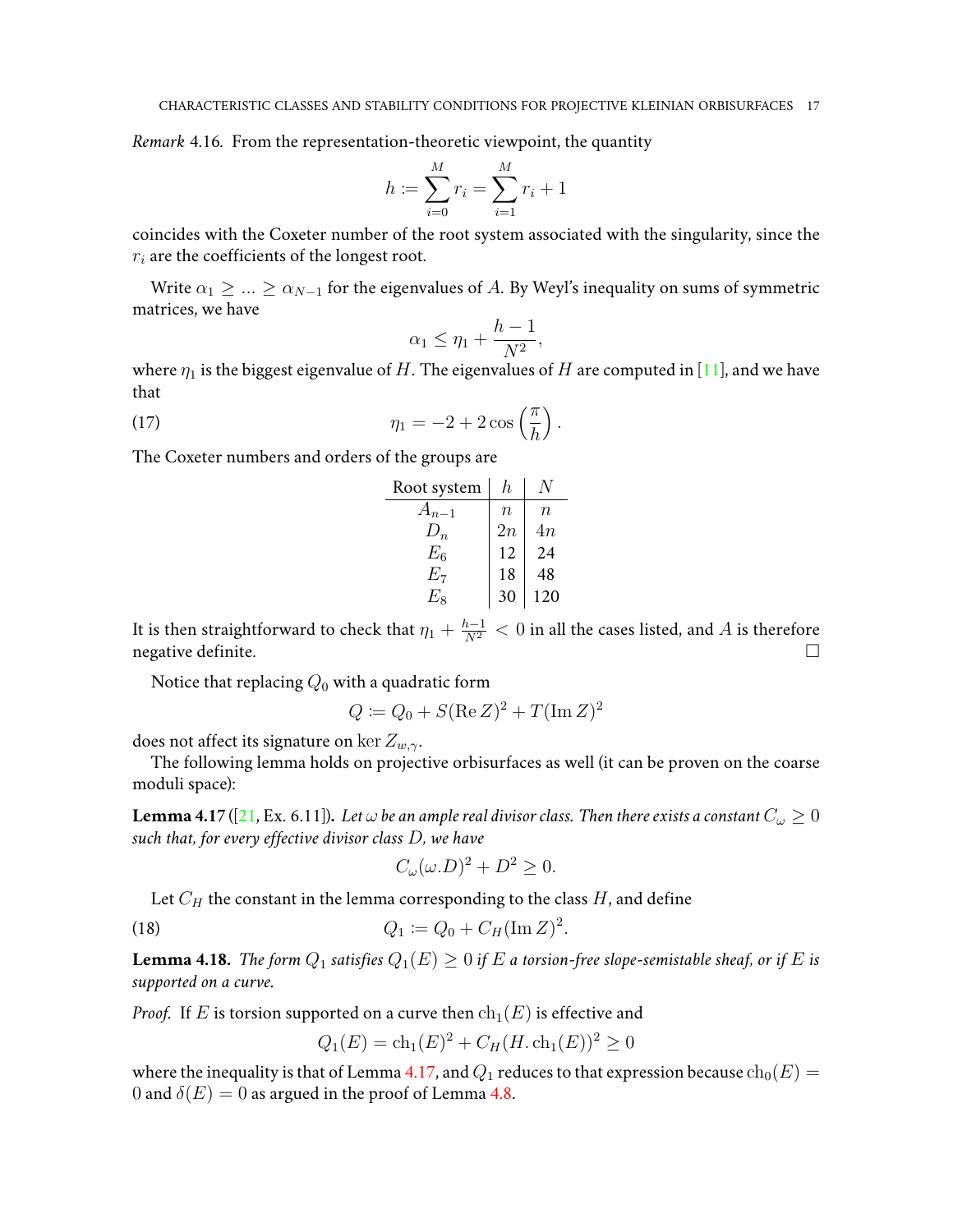If  $E$  is a torsion-free, semistable sheaf, we have shown that

$$
Q_0(E) = \Delta_{orb}(E) \ge 0
$$

by Theorem [3.1.](#page-7-0)  $\Box$ 

Now observe that if  $T$  is a sheaf supported on points, we may write

$$
[T] = d[\mathcal{O}_{Np}] + \sum_i (dr_i + t_i) [\mathcal{O}_p \otimes \rho_i]
$$

with  $d \geq 0$  and  $t_i + dr_i \geq 0$ . Let

$$
K := \max_{i=1,\dots,M} \{Z_{w,\gamma}(\mathcal{O}_p), Z_{w,\gamma}(\mathcal{O}_p \otimes \rho_i)\} < 0.
$$

Then  ${\rm Re}\, Z_{w,\gamma}(T)^2\ge K^2(d+\sum (d+t_j))^2.$  Now pick  $S$  such that  $SK^2>2N,$  and observe that

<span id="page-17-0"></span>(19)  
\n
$$
Q_1(T) + S(\operatorname{Re} Z(T))^2 = \left(\sum t_i C_i\right)^2 + S(\operatorname{Re} Z(T))^2 \ge
$$
\n
$$
\left(\sum t_i C_i\right)^2 + SK^2 \left(d + \sum (dr_i + t_i)\right)^2 \ge
$$
\n
$$
-2 \sum t_j^2 + SK^2 \left(d^2 + \sum (dr_i + t_j)^2\right),
$$
\n
$$
-2 \sum t_j^2 + SK^2 \left(d^2 + \sum (d^2 r_i^2 + t_i^2 + 2dr_i t_i)\right),
$$

where we used that the eigenvalues of the intersection matrix of C are all  $\geq -2$ , and that the mixed products appearing in the second summand are all non-negative. Now write

(20) 
$$
\frac{\sum t_i^2}{N} + d^2 - d^2 \frac{\sum r_i^2}{N-1} + \sum \left( \frac{N}{N-1} d^2 r_i^2 + 2 dr_i t_i + \frac{N-1}{N} t_i^2 \right) =
$$

$$
\frac{\sum t_i^2}{N} + \sum \left( \sqrt{\frac{N dr_i}{N-1}} + \sqrt{\frac{(N-1)t_i}{N}} \right)^2 \ge \frac{\sum t_i^2}{N}.
$$

We may continue the chain of inequalities [\(19\)](#page-17-0):

$$
Q_1(T) + S(\operatorname{Re} Z(T))^2 \ge -2\sum t_j^2 + \frac{SK^2}{N} \sum t_j^2 > 0
$$

by our choice of  $S$ . We can finally define

$$
Q(E) := Q_1(E) + S(\operatorname{Re} Z(E))^2
$$

and observe that Q is negative definite on ker  $Z_{w, \gamma}$  and non-negative on objects of R. Then we have:

**Theorem 4.19** (Rational case). *The pair*  $\sigma_{w,\gamma}=(Z_{w,\gamma},\text{Coh}^{-\text{Im}\,w}(\mathcal{S}))$  *satisfies the support property with respect to the quadratic form*  $Q$ *, and it is then a stability condition on*  $D(S)$ *.* 

*Proof.* This is a standard argument (see for example [\[24,](#page-21-5) Theor. 6.11] or [\[21,](#page-21-1) Theor. 6.13]). Suppose E is  $\sigma_{w,\gamma}$ -semistable and Im  $Z_{w,\gamma}(E)$  is minimal (note that such a minimum exists only because we are tilting at a rational slope, and hence the image of  $\text{Im } Z_{w,\gamma}$  is discrete). Then E must be semistable for all  $\alpha'>\alpha={\rm Re}\, w$ , and thus belong to  ${\cal R}$ , so  $Q(E)\geq 0.$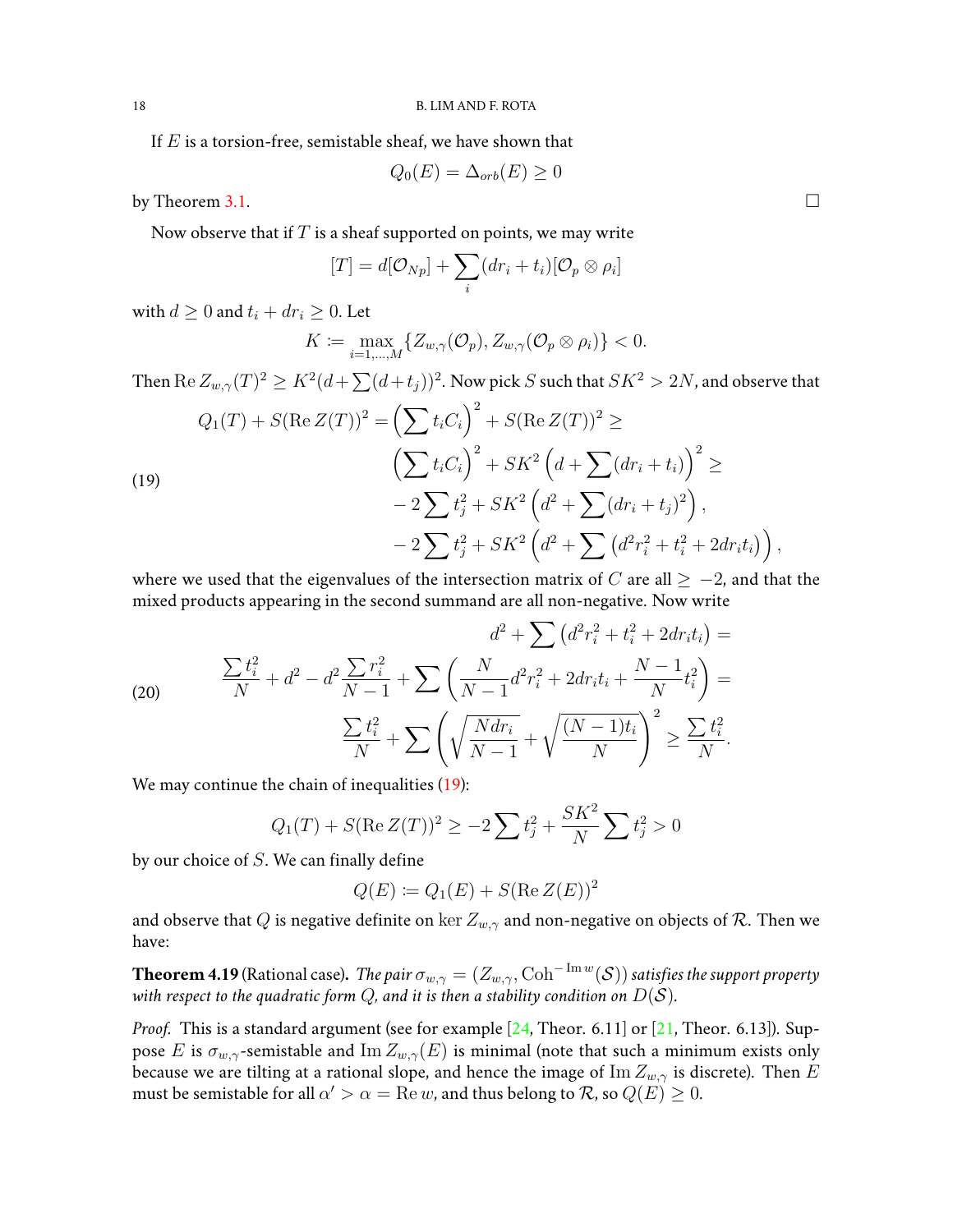We proceed now by induction on  $\text{Im } Z_{w,\gamma}$ : suppose there is a semistable object E for which  $Q(E) < 0$ , and that  $Q(F) \ge 0$  for all semistable objects with  $\text{Im } Z_{w,\gamma}(F) < \text{Im } Z_{w,\gamma}(E)$ . The object  $E\notin \mathcal{R}$ , so there is some  $\alpha'>\alpha$  such that  $E$  is strictly semistable with respect to  $\sigma_{w',\gamma}$ (where  $w' = \alpha' + i \operatorname{Im} w$ ), with Jordan-Hölder factors  $E_1, ..., E_m$ . The inductive hypothesis applies to  $E_i$ , hence  $Q(E_i)\geq 0$  for all  $i.$  The images  $Z_{w',\gamma}(E_i)$  all lie in the same ray in  $\mathbb {C}$ , so for any pair  $E_i$ ,  $E_j$  there exists  $a>0$  such that  $Z_{w',\gamma}(E_i)-aZ_{w',\gamma}(E_j)=0.$  Since  $Q$  is negative definite on  $\ker Z_{w',\gamma}$ , the class  $[E_i] - a[E_j]$  belongs to the negative cone of  $Q$  in  $K(\mathcal{S})$ . This implies that any linear combination with positive coefficients of  $\left[E_i\right]$  and  $\left[E_j\right]$  lies in the positive cone of Q. Since this holds for any i, j, we must have  $Q(E) \geq 0$ .

This shows that the support property is satisfied for all semistable objects of positive imaginary charge. We checked above that the support property with respect to  $Q$  is satisfied for stable objects of phase 1 as well, which allows us to conlcude.  $\qquad \qquad \Box$ 

*Proof of Theorem [4.7.](#page-12-0)* It remains to argue that one can drop the rationality assumptions on H and Im w. The argument is carried out in detail in [\[6\]](#page-20-2) in the case of a K3 surface and follows from the discussion in [\[5,](#page-20-0) Sec. 6,7], but it requires an observation about the heart of a stability condition in the geometric chamber. The analog of this observation is the following Lemma, which can be proven exactly as  $[21, \text{Lemma } 6.20]$  $[21, \text{Lemma } 6.20]$ 

**Lemma 4.20.** Let  $(\mathcal{B}, Z_{w,\gamma})$  be a stability condition for which all skyscraper sheaves  $\mathcal{O}_p \otimes \rho^i$ ,  $j = 1$  $0,...,M$  and  $\mathcal{O}_q$  for  $q\neq p$  are stable of phase 1. Then  $\mathcal{B}=\mathrm{Coh}^{-\mathop{\mathrm{Im}} w}(\mathcal{S}).$ 

5. Wall-crossing: clusters and constellations

<span id="page-18-0"></span>Throughout this section, S is an  $ADE$ -orbisurface with a single isolated stacky point p. We investigate wall-crossing for objects of class  $v := [\mathcal{O}_x]$ , where  $x \in \mathcal{S}$  is a closed point with trivial stabilizer. Let  $\sigma^* \coloneqq \sigma_{w,\gamma}$  be one of the stability conditions of Theorem [4.7,](#page-12-0) and denote by  ${\mathcal{A}}$  its heart  $\mathrm{Coh}^{-\mathrm{Im}\,w}(\mathcal{S}).$ 

<span id="page-18-1"></span>**Lemma 5.1.** *Skyscraper sheaves*  $\mathcal{O}_x$  *for*  $x \neq p$ *, and sheaves*  $\mathcal{O}_p \otimes \rho$  *are simple objects in* A. *Therefore, they are* σ ∗ *-stable and all have phase 1.*

*Proof.* The long exact sequence of cohomology sheaves associated to a short exact sequence in A

$$
0 \to A \to \mathcal{O}_x \to B \to 0
$$

shows that  $H^0(B)$  is 0 or  $\mathcal{O}_x.$  If  $H^0(B)\simeq \mathcal{O}_x,$  then

$$
H^{-1}(B) \simeq H^0(A) = A = 0.
$$

If  $H^0(B) = 0$ , then  $H^{-1}(B)$  and  $H^0(A)$  have the same slope, which is a contradiction, unless  $H^{-1}(B)=0$  and  $A\simeq\mathcal{O}_x.$  This shows that  $\mathcal{O}_x$  is simple in  $\mathcal{A}.$  The argument for sheaves  $\mathcal{O}_p\otimes\rho$ is identical. One then observes that  $Z_{w, \gamma}$  maps these objects to the negative real axis to conclude they are stable of phase 1.

**Lemma 5.2.** *The objects of class*  $[O_x]$  *in A are skyscraper sheaves*  $O_x$ , *or they have a composition series* whose factors are the  $\mathcal{O}_p\otimes\rho_i$ , repeated with multiplicity  $r_i=\dim\rho_i.$  The former are  $\sigma^*$ -stable, while *the latter are* σ ∗ *-semistable and all share the same* S*-equivalence class.*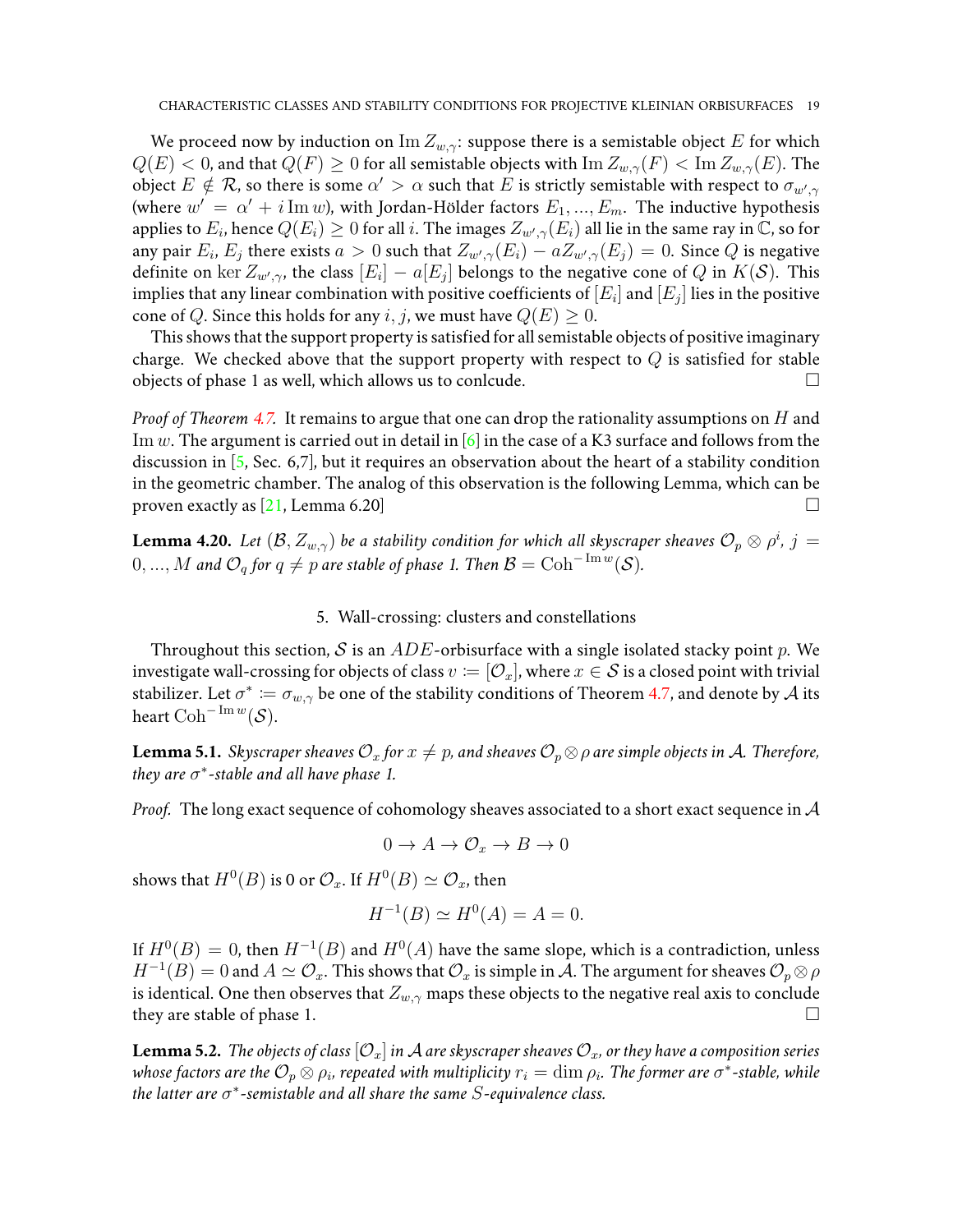#### 20 B. LIM AND F. ROTA

*Proof.* The statement about stability follows immediately from Lemma [5.1.](#page-18-1) What needs justification is the "only" part of the statement: let  $A \in \mathcal{A}$  be a complex with  $[\mathcal{O}_x] = [A] =$  $[H^0(A)] - [H^{-1}(A)]$ . Then  $H^0(A)$  and  $H^{-1}(A)$  have the same slope, since their classes differ by a codimension 2 summand. This is only possible if  $H^{-1}(A)=0$  and  $A$  is a sheaf of class  $[\mathcal{O}_x].$  If A is supported away from  $p$ , then  $A = \mathcal{O}_x$  for some  $x$ . If  $A$  is supported at  $p$ , then it has a composition series with factors  $\mathcal{O}_p \otimes \rho_i$ . The multiplicities must be  $r_i$  since  $[\mathcal{O}_x]=\sum_i r_i [\mathcal{O}_p \otimes \rho_i]$ .  $\Box$ 

Now apply Bridgeland's deformation result [4.5](#page-11-0) to  $\sigma^*$ , and obtain a neighborhood  $\Delta\subset\operatorname{Stab}(\mathcal{S})$ and a stability condition  $\sigma_0 = (Z_0, A_0) \in \Delta$  such that  $Z_0([\mathcal{O}_x]) = -1$  and  $\phi_0(\mathcal{O}_p \otimes \rho) < 1$  for all  $\rho \neq 1$ . Denote by  $\mathcal{V} \simeq [W/G]$ , with  $W = \mathbb{C}^2$ , the chart of  $\mathcal S$  around the stacky point, and recall Definition [2.5.](#page-3-1)

<span id="page-19-0"></span>**Proposition 5.3.** The moduli space  $M_{\sigma^*}(v)$  of  $\sigma^*$ -semistable objects is isomorphic to the coarse moduli space of  $\mathcal S$ , and  $M_{\sigma_0}(v)$  is isomorphic to its minimal resolution. The wall-crossing morphism

$$
M_{\sigma_0}(v) \to M_{\sigma^*}(v)
$$

sending  $\sigma_0$ -semistable objects to their  $\sigma^*$ -S-equivalence class is the contraction of the exceptional divisors.

*Proof.* The stability condition  $\sigma_0$  ensures that no proper subsheaf of a  $\sigma_0$ -stable object contains  $\mathcal{O}_p\otimes\mathbb{1}$  in its composition series. Then, objects of  $\tilde{M_{\sigma_0}}(v)$  supported at  $p$  are exactly  $G$ -clusters, and  $M_{\sigma_0}(v)$  is locally isomorphic to  $G$ -Hilb $(W)$ . The  $G$ -Hilbert scheme is the minimal resolution of  $W/G$  [\[8\]](#page-20-7), with exceptional locus parameterizing clusters supported at p.

At  $\sigma^*$ , clusters become strictly semistable with the same  $S$ -equivalence class. In other words, the exceptional divisor of G-Hilb(W) is contracted to a point, showing that  $M_{\sigma^*}(v)$  is locally isomorphic to  $V \coloneqq W/G$ . Away from this chart,  $M_{\sigma^*}(v)$  is isomorphic to  $S \setminus V$ . This shows that  $M_{\sigma^*}(v) \simeq S$  and concludes the proof of the proposition.

In a completely analogous way, we can define deformations  $\sigma_i\,=\,(Z_i,\mathcal{A}_i)$  of  $\sigma^*$  such that  $Z_i([\mathcal{O}_x])=-1$  and  $\phi_0(\mathcal{O}_p\otimes\rho)< 1$  for all  $\rho\neq\rho_i.$  One argues then as in Prop. [5.3,](#page-19-0) to show that the moduli spaces  $M_{\sigma_i}(v)$  are moduli spaces of  $G$ -constellations, and are crepant resolutions of  $M_{\sigma^*}(v)$ . This is not surprising, as the stability conditions  $\sigma_i$  correspond to certain generic stability parameters on quiver representations, as illustrated in the next subsection. Proposition [5.3](#page-19-0) is then an analog of a well-known result in King's theory of stability for quiver representations, see [\[15\]](#page-20-8) and [\[10\]](#page-20-15).

<span id="page-19-1"></span>5.1. **Comparison with** [\[7\]](#page-20-4). Let B be the finite length abelian subcategory of  $\text{Coh}(\mathcal{S})$  generated by the simple sheaves  $\mathcal{O}_p\otimes\rho_i$ , with  $i\neq 0.$  Denote by  $\mathcal T$  the triangulated subcategory of  $D(\mathcal S)$ consisting of complexes whose cohomologies lie in  $B$ , the main result of  $[7]$  is the description of a connected component of  $\mathrm{Stab}(\mathcal{T})$ .

The Grothendieck group  $K(\mathcal{T})$  endowed with the Euler pairing is a root lattice and the classes  $\alpha_i \coloneqq [\mathcal{O}_p \otimes \rho_i]$  are roots. Therefore, the space  $\text{Hom}(K(\tilde{\mathcal{T}}), \mathbb{C})$  of central charges of  $\text{Stab}(\mathcal{T})$ is identified with the Cartan algebra of the root system, and admits an action of the Weyl group which is free on the set of regular orbits

$$
\mathfrak{h}^{\text{reg}} = \{ Z \in \text{Hom}(K(\mathcal{T}), \mathbb{C}) \mid Z(\alpha) \neq 0 \text{ for all roots } \alpha \in K(\mathcal{T}) \}.
$$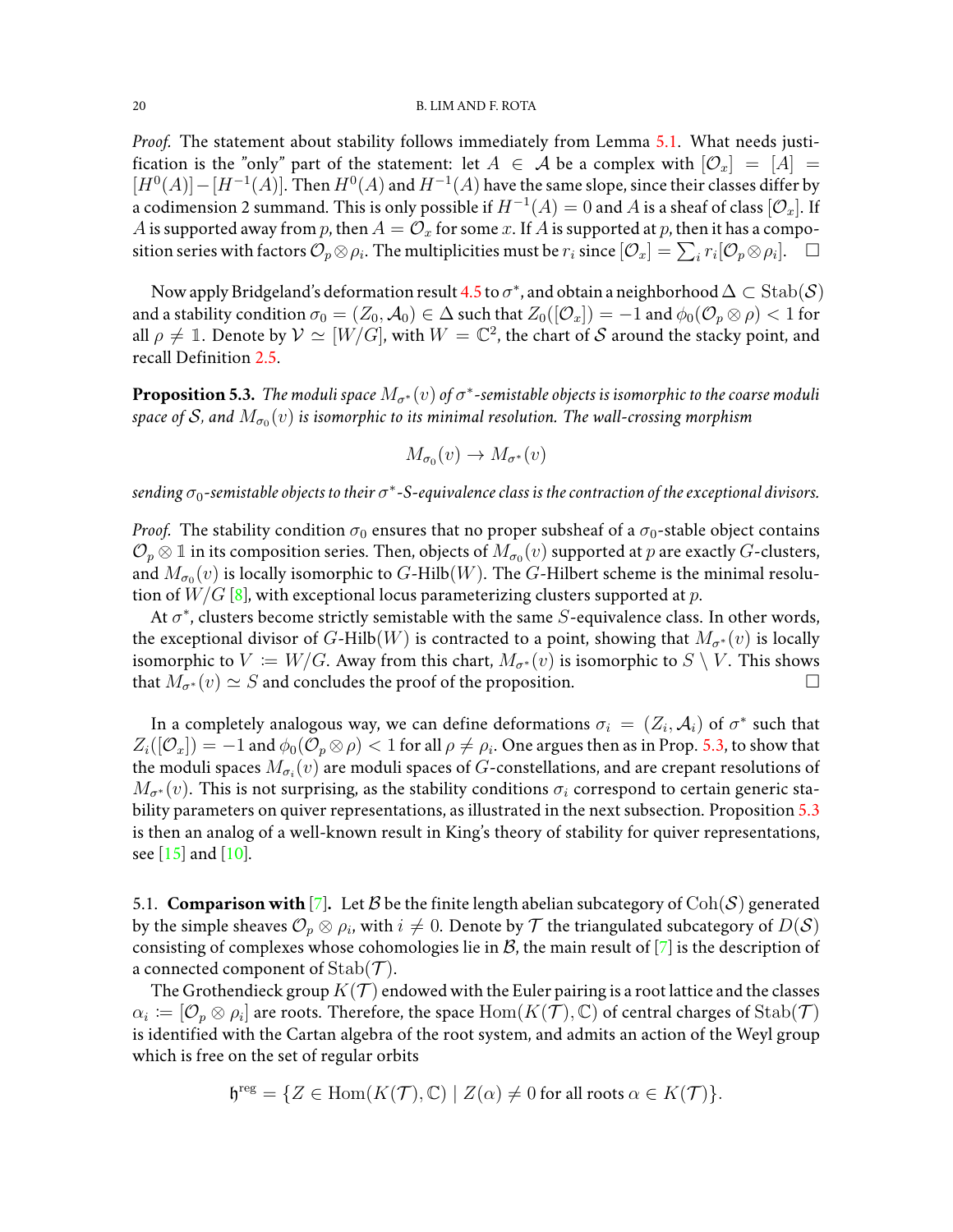By [\[7,](#page-20-4) Lemma 3.1], there is a region U in  $\text{Stab}(\mathcal{T})$ , homeomorphic to a complexified Weyl chamber in  $\mathfrak h^\text{reg}$ , containing stability conditions  $(Z,\mathcal B)$  with  $\mathrm{Im}\,Z(\mathcal O_p\otimes\rho_i)>0$  for all  $i\neq 0.$  Moreover, the central charge map  $\varpi\colon \operatorname{Stab}(\mathcal{T}) \to \operatorname{Hom}(K(\mathcal{T}), \mathbb{C})$  is a covering space over  $\mathfrak{h}^{\rm reg}$  [\[7,](#page-20-4) Prop. 3.3].

Since  $Z_{0|K(\mathcal{T})}$  satisfies  $\text{Im } Z_{0|K(\mathcal{T})}(\mathcal{O}_p \otimes \rho_i) > 0$  for all  $i \neq 0$ , the stability condition  $\sigma_0$ gives rise to a stability condition  $(Z_{0|K(\mathcal{T})},\mathcal{B})\in U$  by [\[7,](#page-20-4) Lemma 3.1]. More generally, stability conditions  $\sigma=(Z_\sigma,\mathcal A_\sigma)\in\Delta\subset\operatorname{Stab}(D(\mathcal S))$ , satisfy  $Z_{\sigma|K(\mathcal T)}\in\mathfrak h^\mathrm{reg}.$ 

Therefore, restriction of central charge defines a map  $\Delta \to \mathfrak{h}^{\rm reg}$ , which lifts to a map

$$
\delta \colon \Delta \to \mathrm{Stab}(\mathcal{T}).
$$

The boundary  $\partial U$  decomposes as  $\partial U = \cup_i U_i$ , where

$$
U_i \coloneqq \{ \tau \in \partial U \mid \text{Im } Z_\tau(\mathcal{O}_p \otimes \rho_i) = 0 \}.
$$

This shows that  $\delta(\sigma^*) \in \cap_i U_i$ . Moreover,  $\delta^{-1}(U_i)$  is a wall for class  $v$ , because  $\sigma \in \delta^{-1}(U_i)$ satisfies  $Z_{\sigma}(v)/Z_{\sigma}(\mathcal{O}_p\otimes\rho_i)$ . Summarizing:

**Proposition 5.4.** *There exists a map*  $\delta: \Delta \to \text{Stab}(\mathcal{T})$ *. The preimages of the components of*  $\partial U$ along  $\delta$  are walls for class  $v$  in  $\mathrm{Stab}(\mathcal{S})$ , and  $\sigma^*$  lies in their intersection.

## References

- <span id="page-20-3"></span>1. Daniele Arcara and Aaron Bertram, *Bridgeland-stable moduli spaces for* K*-trivial surfaces*, J. Eur.Math. Soc. ( JEMS) **15** (2013), no. 1, 1–38, With an appendix by Max Lieblich. MR 2998828
- <span id="page-20-5"></span>2. Arend Bayer, Emanuele Macrì, and Paolo Stellari, *The space of stability conditions on abelian threefolds, and on some Calabi-Yau threefolds*, Invent. Math. **206** (2016), no. 3, 869–933. MR 3573975
- <span id="page-20-6"></span>3. Marcello Bernardara, Emanuele Macr`ı, Benjamin Schmidt, and Xiaolei Zhao, *Bridgeland stability conditions on Fano threefolds*, Épijournal Geom. Algébrique 1 (2017), Art. 2, 24. MR 3743105
- <span id="page-20-10"></span>4. Tom Bridgeland, *Flops and derived categories*, Invent. Math. **147** (2002), no. 3, 613–632. MR 1893007
- <span id="page-20-0"></span>5. , *Stability conditions on triangulated categories*, Ann. of Math. (2) **166** (2007), no. 2, 317–345. MR 2373143
- <span id="page-20-2"></span>6. , *Stability conditions on* K3 *surfaces*, Duke Math. J. **141** (2008), no. 2, 241–291. MR 2376815
- <span id="page-20-4"></span>7. , *Stability conditions and Kleinian singularities*, Int. Math. Res. Not. IMRN (2009), no. 21, 4142–4157. MR 2549952
- <span id="page-20-7"></span>8. Tom Bridgeland, Alastair King, and Miles Reid, *The McKay correspondence as an equivalence of derived categories*, J. Amer. Math. Soc. **14** (2001), no. 3, 535–554. MR 1824990
- <span id="page-20-11"></span>9. Jiun-Cheng Chen and Hsian-Hua Tseng, *On the bogomolov-miyaoka-yau inequality for stacky surfaces*, Taiwanese J. Math. (2019), Advance publication.
- <span id="page-20-15"></span>10. Weimin Chen and Yongbin Ruan, *A new cohomology theory of orbifold*, Comm. Math. Phys. **248** (2004), no. 1, 1–31. MR 2104605
- <span id="page-20-14"></span>11. Pantelis A. Damianou, *On the characteristic polynomial of Cartan matrices and Chebyshev polynomials*, arXiv eprints (2011), arXiv:1110.6620.
- <span id="page-20-1"></span>12. Michael R. Douglas, *Dirichlet branes, homological mirror symmetry, and stability*, Proceedings of the International Congress of Mathematicians, Vol. III (Beijing, 2002), Higher Ed. Press, Beijing, 2002, pp. 395–408. MR 1957548
- <span id="page-20-9"></span>13. Barbara Fantechi, Etienne Mann, and Fabio Nironi, *Smooth toric Deligne-Mumford stacks*, J. Reine Angew. Math. **648** (2010), 201–244. MR 2774310
- <span id="page-20-13"></span>14. Daniel Huybrechts and Manfred Lehn, *The geometry of moduli spaces of sheaves*, second ed., Cambridge Mathematical Library, Cambridge University Press, Cambridge, 2010. MR 2665168
- <span id="page-20-8"></span>15. Alastair D. King, *Moduli of representations of finite-dimensional algebras*, Quart. J. Math. Oxford Ser. (2) **45** (1994), no. 180, 515–530. MR 1315461
- <span id="page-20-12"></span>16. Maxim Kontsevich and Yan Soibelman, *Stability structures, motivic Donaldson-Thomas invariants and cluster transformations*, arXiv e-prints (2008), arXiv:0811.2435.